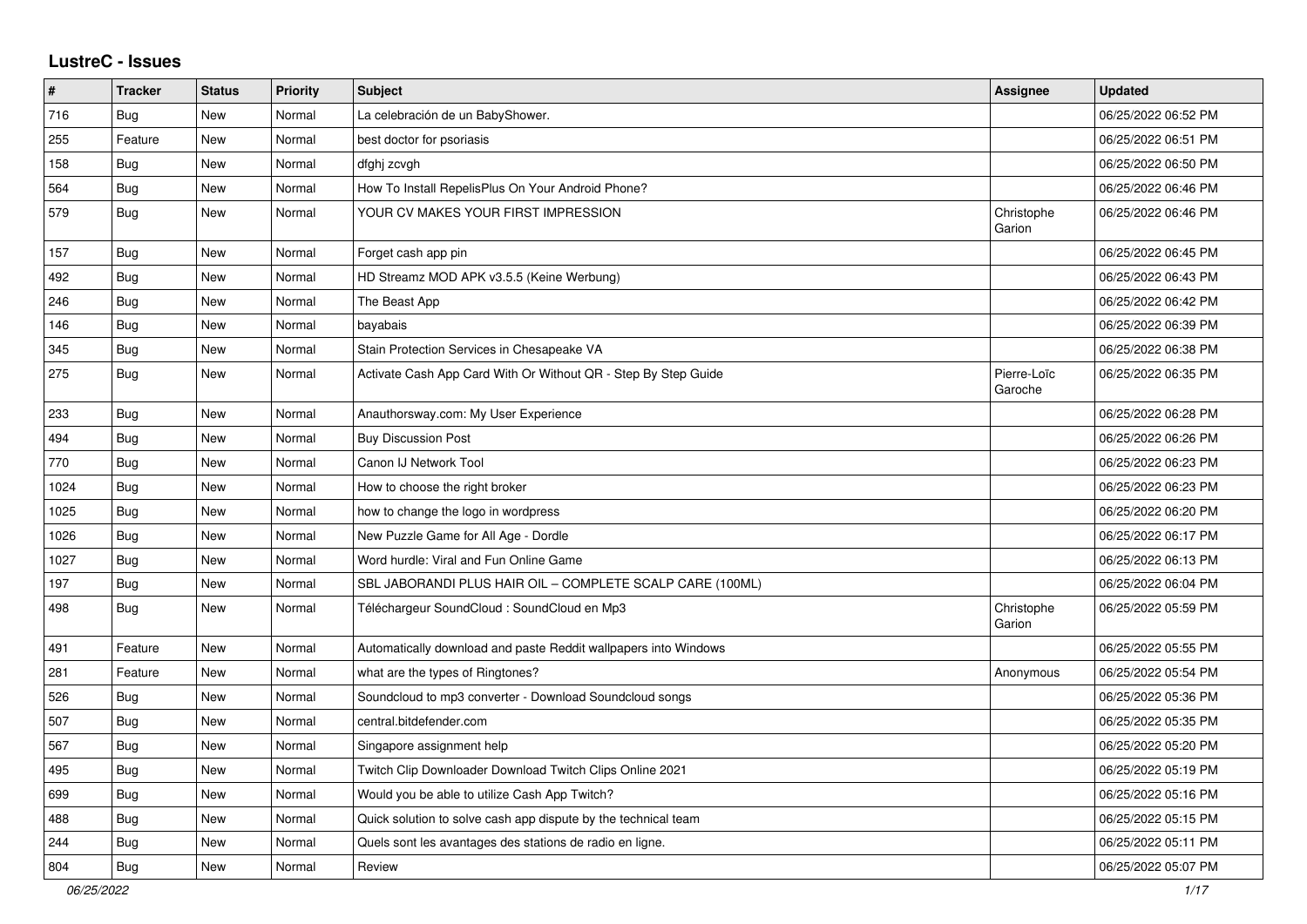| $\vert$ # | <b>Tracker</b> | <b>Status</b> | <b>Priority</b> | <b>Subject</b>                                                                                                                               | <b>Assignee</b>        | <b>Updated</b>      |
|-----------|----------------|---------------|-----------------|----------------------------------------------------------------------------------------------------------------------------------------------|------------------------|---------------------|
| 709       | <b>Bug</b>     | New           | Normal          | How To Load Cash App Card At Walmart Without Having To Face Any Hassle?                                                                      |                        | 06/25/2022 05:02 PM |
| 74        | <b>Bug</b>     | New           | Normal          | const is not supported inside contract                                                                                                       | Pierre-Loïc<br>Garoche | 06/25/2022 05:00 PM |
| 636       | <b>Bug</b>     | New           | Normal          | What is the most popular furniture color?                                                                                                    |                        | 06/25/2022 04:57 PM |
| 120       | Bug            | New           | Normal          | ghfitkx                                                                                                                                      | Pierre-Loïc<br>Garoche | 06/25/2022 04:53 PM |
| 133       | Bug            | New           | Normal          | craftlabs                                                                                                                                    |                        | 06/25/2022 04:43 PM |
| 496       | <b>Bug</b>     | New           | Normal          | What is Live NetTV?                                                                                                                          |                        | 06/25/2022 04:41 PM |
| 312       | Bug            | New           | Normal          | Stain Protection Services in Virginia Beach VA                                                                                               |                        | 06/25/2022 04:40 PM |
| 242       | Feature        | New           | Normal          | Descripción de Torque Pro MOD APK para Android                                                                                               |                        | 06/25/2022 04:37 PM |
| 267       | <b>Bug</b>     | New           | Normal          | How To Use Internet Radio Services To Listen To Your Favorite Songs                                                                          |                        | 06/25/2022 04:37 PM |
| 151       | Feature        | <b>New</b>    | Normal          | Law Essay Writing Service - Assignments Planet                                                                                               |                        | 06/25/2022 04:36 PM |
| 499       | Feature        | New           | Normal          | Discover The Premium Features Of Spotify Mod Apk                                                                                             |                        | 06/25/2022 04:30 PM |
| 590       | <b>Bug</b>     | New           | Normal          | Follow proper initiatives to check my cash app card balance:                                                                                 |                        | 06/25/2022 04:29 PM |
| 76        | <b>Bug</b>     | New           | Normal          | Import error: Load error: imported node real_to_int declared in a regular Lustre file. File "include/conv.lusi", line 1,<br>characters 0-64: |                        | 06/25/2022 04:26 PM |
| 798       | <b>Bug</b>     | New           | Normal          | Who Is an ETL Engineer                                                                                                                       |                        | 06/25/2022 04:19 PM |
| 75        | Bug            | New           | Normal          | exception File "checks/algebraicLoop.ml", line 368, characters 16-22: Assertion failed                                                       |                        | 06/25/2022 04:19 PM |
| 483       | Bug            | New           | Normal          | UK best essay writing service                                                                                                                |                        | 06/25/2022 04:05 PM |
| 634       | Bug            | New           | Normal          | Buy Vidalista Tablets (Tadalafil) at [\$25 OFF + Free Shipping] Vidalistatablets                                                             |                        | 06/25/2022 04:00 PM |
| 598       | Bug            | New           | Normal          | Universo s / f Download                                                                                                                      |                        | 06/25/2022 03:38 PM |
| 502       | <b>Bug</b>     | New           | Normal          | Les instructions pour définir des sonneries pour iPhone sont simples et faciles à suivre                                                     |                        | 06/25/2022 03:30 PM |
| 480       | <b>Bug</b>     | New           | Normal          | Nur Online Shop                                                                                                                              |                        | 06/25/2022 03:29 PM |
| 214       | Feature        | New           | Normal          | Five Christmas Apps For Apple Users                                                                                                          |                        | 06/25/2022 03:24 PM |
| 1077      | <b>Bug</b>     | New           | Normal          | Les excellentes façons d'utiliser ces images                                                                                                 |                        | 06/25/2022 03:19 PM |
| 126       | Feature        | New           | Normal          | Stussy Air Force 1 replica                                                                                                                   |                        | 06/25/2022 03:19 PM |
| 653       | Bug            | New           | Normal          | Jujube (Jinjoles): Properties And Health Benefits                                                                                            |                        | 06/25/2022 03:18 PM |
| 228       | <b>Bug</b>     | New           | Normal          | Why Does Cash App Transaction Failed? - Here Is the Answer                                                                                   |                        | 06/25/2022 03:14 PM |
| 292       | Bug            | New           | Normal          | Venmo to Cash App Transfer Of Money- Explore Here                                                                                            |                        | 06/25/2022 03:07 PM |
| 735       | <b>Bug</b>     | New           | Normal          | A quick fix of how to get money back from cash app stocks                                                                                    |                        | 06/25/2022 02:59 PM |
| 534       | <b>Bug</b>     | New           | Normal          | Know how to initiate cash app refund by contacting the technical team                                                                        | Pierre-Loïc<br>Garoche | 06/25/2022 02:56 PM |
| 251       | <b>Bug</b>     | New           | Normal          | All About Cash App Transfer Fail Problems                                                                                                    | Pierre-Loïc<br>Garoche | 06/25/2022 02:55 PM |
| 497       | <b>Bug</b>     | New           | Normal          | Fake Nike Dunk Low Off-White Lot 50                                                                                                          |                        | 06/25/2022 02:49 PM |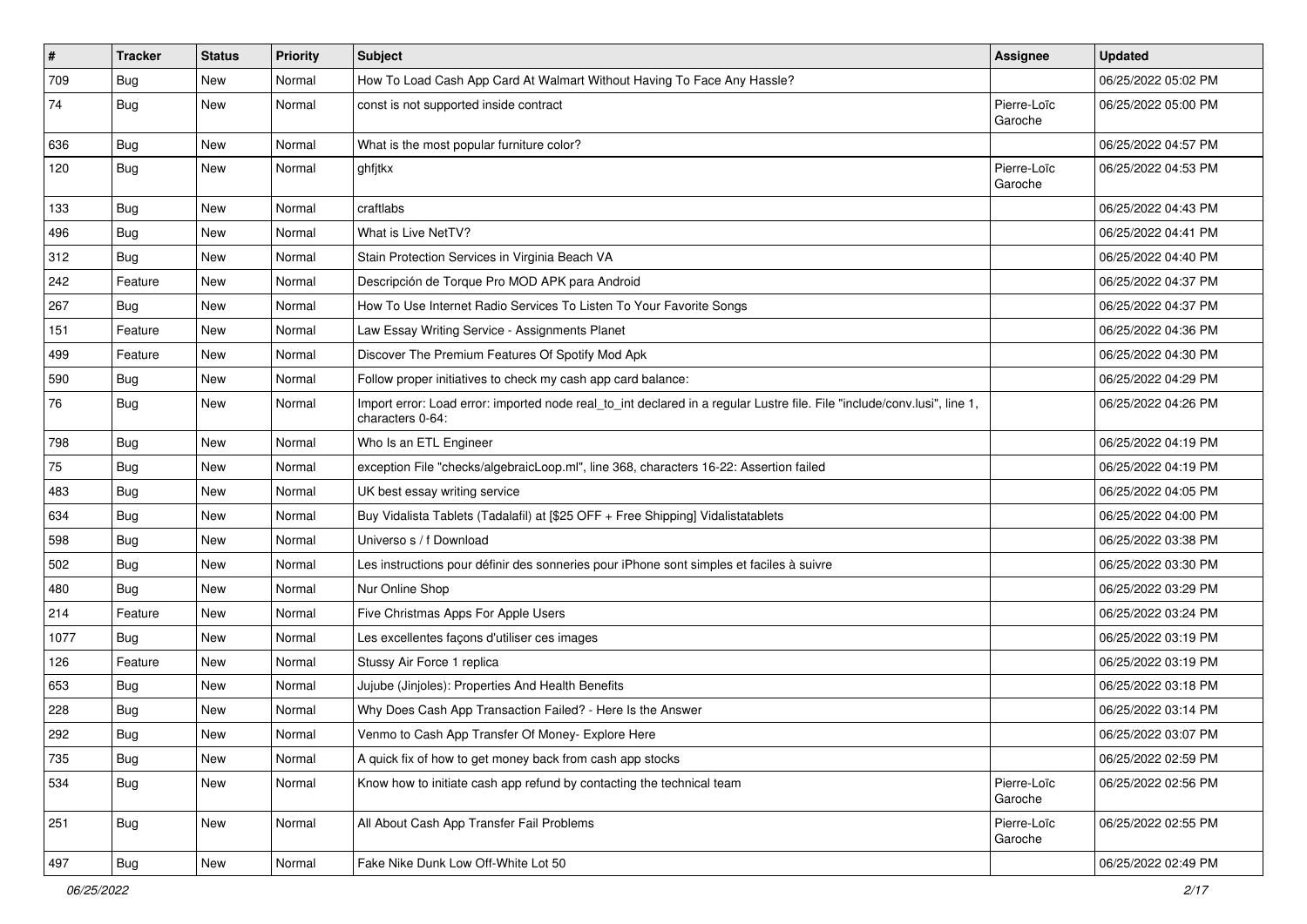| $\sharp$ | <b>Tracker</b> | <b>Status</b> | <b>Priority</b> | <b>Subject</b>                                                                       | <b>Assignee</b>        | <b>Updated</b>      |
|----------|----------------|---------------|-----------------|--------------------------------------------------------------------------------------|------------------------|---------------------|
| 211      | <b>Bug</b>     | <b>New</b>    | Normal          | Problem in Cash App rebate? Call Cash App customer service number for help.          |                        | 06/25/2022 02:47 PM |
| 696      | Bug            | New           | Normal          | How to Install the TuMangaOnline App                                                 |                        | 06/25/2022 02:45 PM |
| 528      | Bug            | New           | Normal          | Korean Mag                                                                           |                        | 06/25/2022 02:44 PM |
| 694      | <b>Bug</b>     | New           | Normal          | How to Get Guidance On How To Cash App Withdrawal Limit?                             | Christophe<br>Garion   | 06/25/2022 02:42 PM |
| 219      | <b>Bug</b>     | <b>New</b>    | Normal          | Free Ringtones for Cell Phones.                                                      |                        | 06/25/2022 02:41 PM |
| 508      | <b>Bug</b>     | <b>New</b>    | Normal          | hire a professional dissertation help                                                |                        | 06/25/2022 02:40 PM |
| 523      | Bug            | <b>New</b>    | Normal          | What Is The Right Google Account Recovery Aid To Regain Account Access?              | Pierre-Loïc<br>Garoche | 06/25/2022 02:37 PM |
| 514      | <b>Bug</b>     | <b>New</b>    | Normal          | Trans-Caribbean                                                                      |                        | 06/25/2022 02:36 PM |
| 504      | Bug            | <b>New</b>    | Normal          | A beginner should always look for online Java assignment help!                       |                        | 06/25/2022 02:35 PM |
| 234      | <b>Bug</b>     | New           | Normal          | My Personal Experience With the College Writing Services                             |                        | 06/25/2022 02:33 PM |
| 720      | Bug            | New           | Normal          | How does Cash App Phone Number provide a quick treatment?                            |                        | 06/25/2022 02:32 PM |
| 556      | Bug            | <b>New</b>    | Normal          | Play Game Mod Apk With Your Friends                                                  |                        | 06/25/2022 02:31 PM |
| 584      | Bug            | <b>New</b>    | Normal          | Want the cash app customer service number to check balance?                          |                        | 06/25/2022 02:30 PM |
| 169      | Bug            | New           | Normal          | CV Maker - UAE CV Writing Agency                                                     |                        | 06/25/2022 02:26 PM |
| 722      | <b>Bug</b>     | <b>New</b>    | Normal          | Vergrößern Sie Instagram-Fotos mit instazoom                                         | Christophe<br>Garion   | 06/25/2022 02:24 PM |
| 822      | Bug            | New           | Normal          | Dowload Your Boyfriend Game                                                          |                        | 06/25/2022 02:15 PM |
| 667      | Bug            | New           | Normal          | What Is a Ringtone?                                                                  |                        | 06/25/2022 02:04 PM |
| 175      | Feature        | New           | Normal          | All About Cash App Transfer Fail Problems                                            |                        | 06/25/2022 02:01 PM |
| 703      | Bug            | New           | Normal          | For real-time help, dial Facebook customer service number                            |                        | 06/25/2022 02:00 PM |
| 250      | <b>Bug</b>     | New           | Normal          | Reviews of phone ringtones                                                           |                        | 06/25/2022 01:59 PM |
| 619      | Bug            | <b>New</b>    | Normal          | Online Trusted Medicine Store in US for Health - Genericmedsupply                    |                        | 06/25/2022 01:55 PM |
| 635      | Bug            | <b>New</b>    | Normal          | Buy Steroids Online with OurMedicnes.com   Best Quality Steroids                     |                        | 06/25/2022 01:45 PM |
| 258      | Bug            | New           | Normal          | Fake Nike Dunk High AMBUSH Deep Royal                                                |                        | 06/25/2022 01:41 PM |
| 500      | <b>Bug</b>     | <b>New</b>    | Normal          | Simply contact the technical team, to find the solution to cash app refund problems. | Pierre-Loïc<br>Garoche | 06/25/2022 01:37 PM |
| 168      | Bug            | New           | Normal          | UFC 256 Live Stream Online                                                           |                        | 06/25/2022 01:32 PM |
| 490      | <b>Bug</b>     | New           | Normal          | Unlock cash app account by getting quick solutions from the technical executives     |                        | 06/25/2022 01:20 PM |
| 190      | Bug            | New           | Normal          | All About Cash App Transfer Fail Problems                                            |                        | 06/25/2022 01:12 PM |
| 503      | Bug            | New           | Normal          | Youtube Premium Apk free download for Android                                        |                        | 06/25/2022 01:06 PM |
| 536      | Bug            | New           | Normal          | How to check the balance on the cash app card                                        | Hamza<br>Bourbouh      | 06/25/2022 12:49 PM |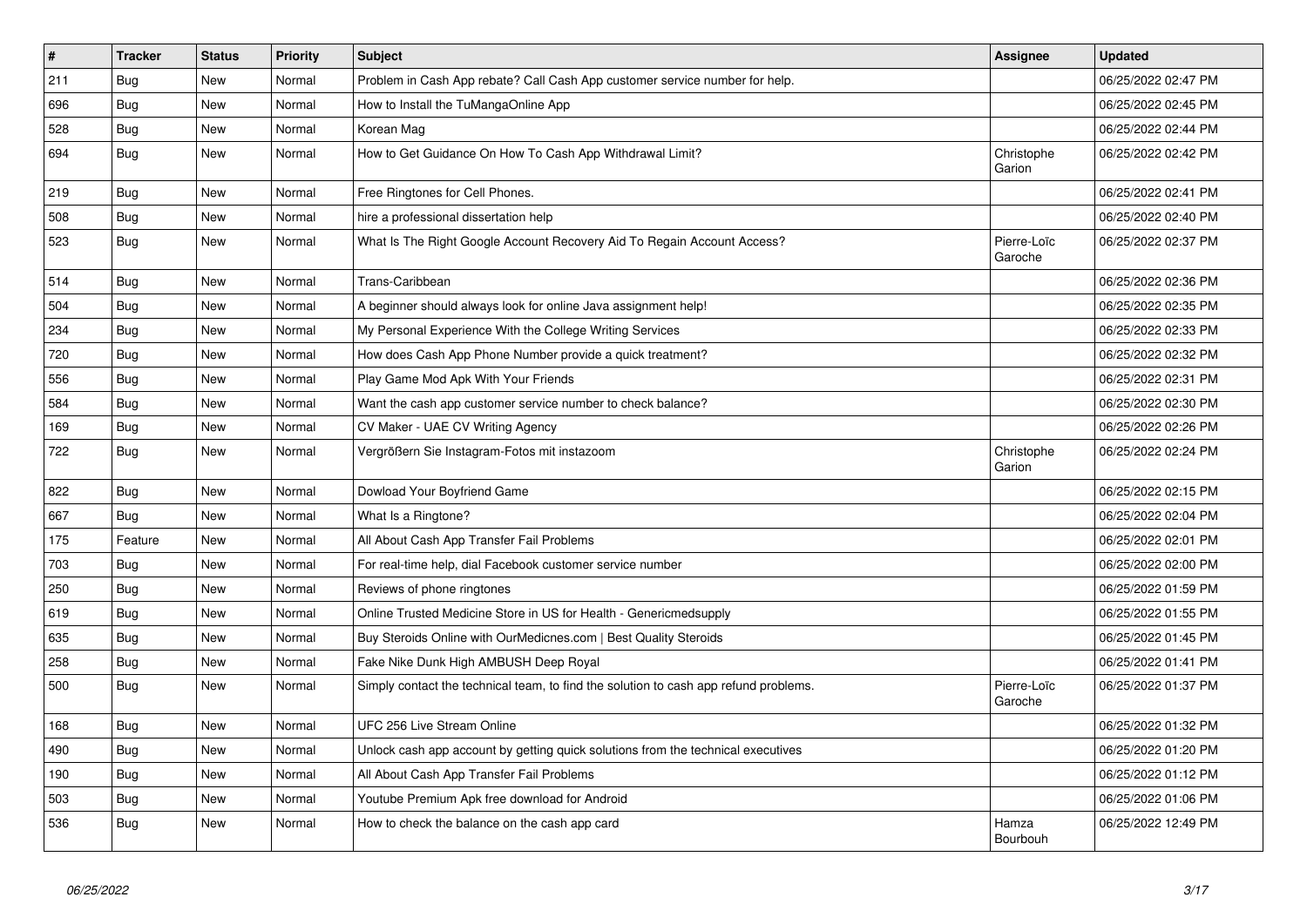| #   | <b>Tracker</b> | <b>Status</b> | <b>Priority</b> | <b>Subject</b>                                                    | Assignee               | <b>Updated</b>      |
|-----|----------------|---------------|-----------------|-------------------------------------------------------------------|------------------------|---------------------|
| 188 | <b>Bug</b>     | New           | Normal          | Why are university students buying assignments online?            | Pierre-Loïc<br>Garoche | 06/25/2022 12:49 PM |
| 331 | <b>Bug</b>     | New           | Normal          | Water Extraction Services in Norfolk VA                           |                        | 06/25/2022 12:49 PM |
| 638 | <b>Bug</b>     | New           | Normal          | Run 3 game                                                        |                        | 06/25/2022 12:48 PM |
| 669 | Feature        | New           | Normal          | Nursing Assignment Help                                           |                        | 06/25/2022 12:41 PM |
| 531 | Bug            | New           | Normal          | Cheap Assignment Writing Service UK                               | Anonymous              | 06/25/2022 12:39 PM |
| 797 | <b>Bug</b>     | New           | Normal          | Psychedelic                                                       | Christophe<br>Garion   | 06/25/2022 12:37 PM |
| 588 | <b>Bug</b>     | New           | Normal          | YouTube Vanced Apk Manager App - Como instalá-lo                  |                        | 06/25/2022 12:21 PM |
| 501 | Bug            | New           | Normal          | How Do I Annihilate Cash App Transfer Failed Problems Effectively | Pierre-Loïc<br>Garoche | 06/25/2022 12:20 PM |
| 380 | Bug            | New           | Normal          | Moving Services in McLean VA                                      |                        | 06/25/2022 12:18 PM |
| 689 | Bug            | New           | Normal          | How to use twitch.tv/activate?                                    |                        | 06/25/2022 12:12 PM |
| 715 | <b>Bug</b>     | New           | Normal          | Puppy Playtime Descargar gratis                                   |                        | 06/25/2022 12:10 PM |
| 808 | Bug            | New           | Normal          | Sinnvolle Guten-Morgen-Grüße                                      |                        | 06/25/2022 12:09 PM |
| 347 | <b>Bug</b>     | New           | Normal          | Eco/Green Cleaning Services in Chesapeake VA                      |                        | 06/25/2022 12:06 PM |
| 527 | Feature        | New           | Normal          | My Teachers                                                       |                        | 06/25/2022 11:42 AM |
| 333 | <b>Bug</b>     | New           | Normal          | Mold Removal Services in Norfolk VA                               |                        | 06/25/2022 11:30 AM |
| 119 | Bug            | New           | Normal          | klhjigyu                                                          |                        | 06/25/2022 11:30 AM |
| 805 | Bug            | New           | Normal          | Ketamine Online Store                                             | Christophe<br>Garion   | 06/25/2022 11:28 AM |
| 789 | Bug            | New           | Normal          | Full version                                                      |                        | 06/25/2022 11:26 AM |
| 513 | <b>Bug</b>     | New           | Normal          | Unlock cash app account using the easy steps:                     | Anonymous              | 06/25/2022 11:24 AM |
| 777 | <b>Bug</b>     | New           | Normal          | Obtain driving instructions using Google Maps.                    |                        | 06/25/2022 11:21 AM |
| 173 | Feature        | New           | Normal          | private limited company registration                              |                        | 06/25/2022 11:13 AM |
| 683 | Feature        | New           | Normal          | Game creation                                                     |                        | 06/25/2022 11:12 AM |
| 278 | Bug            | New           | Normal          | Cash App Help & Solutions - Here You Will Get Better Assistance   |                        | 06/25/2022 11:06 AM |
| 520 | <b>Bug</b>     | New           | Normal          | What Is The Major Role Of Cash.app/Help and Support Page?         |                        | 06/25/2022 11:06 AM |
| 510 | Feature        | New           | Normal          | Fashion                                                           | Anonymous              | 06/25/2022 11:06 AM |
| 687 | Bug            | New           | Normal          | How to use twitch.tv/activate?                                    |                        | 06/25/2022 10:58 AM |
| 724 | <b>Bug</b>     | New           | Normal          | Dial Chime Customer support number for a quick response           |                        | 06/25/2022 10:58 AM |
| 336 | Bug            | New           | Normal          | Tile & Grout Cleaning Services in Norfolk VA                      |                        | 06/25/2022 10:57 AM |
| 180 | Feature        | New           | Normal          | homoeobazaar                                                      |                        | 06/25/2022 10:28 AM |
| 259 | <b>Bug</b>     | New           | Normal          | call center services                                              |                        | 06/25/2022 10:21 AM |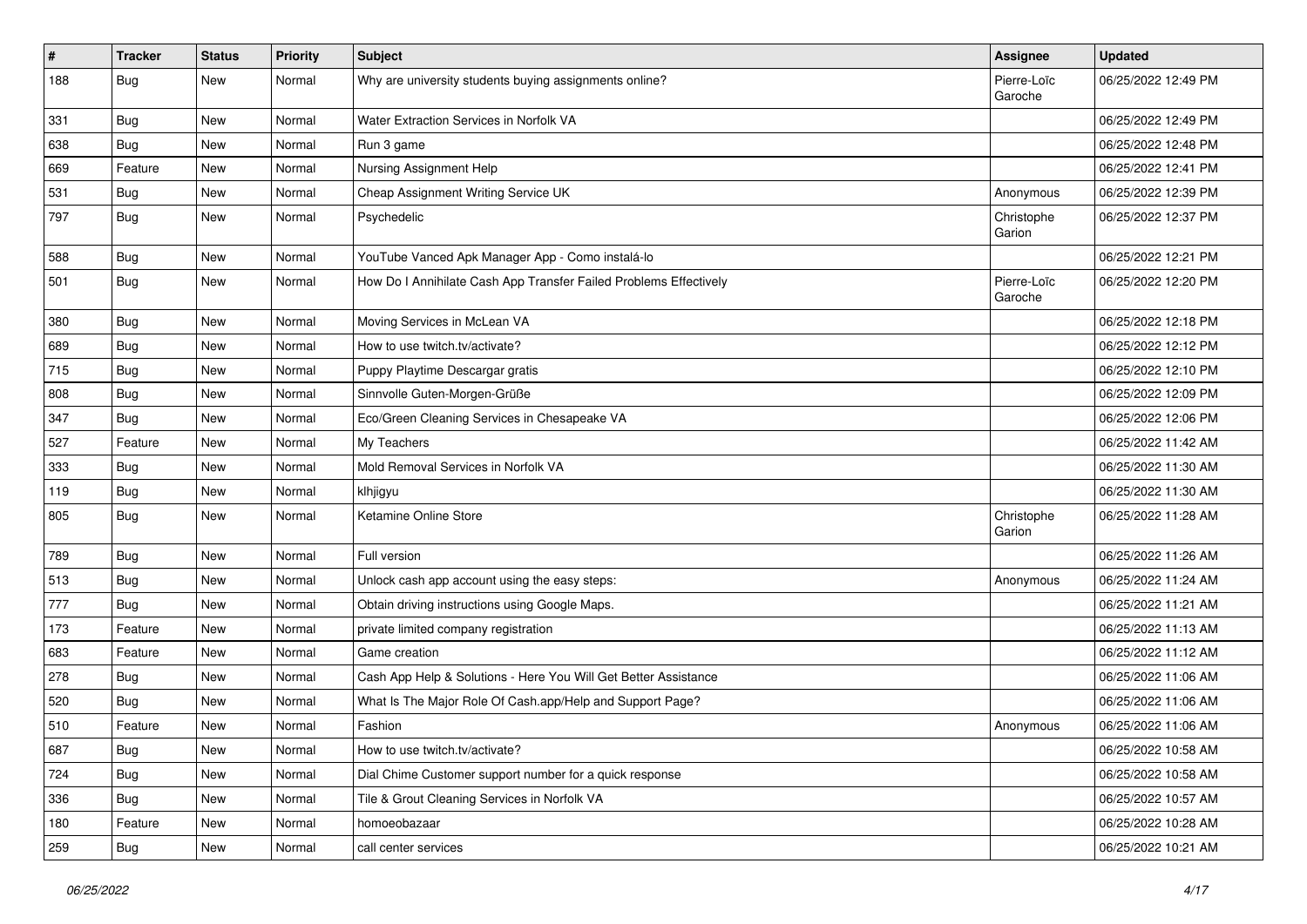| $\vert$ # | <b>Tracker</b> | <b>Status</b> | <b>Priority</b> | <b>Subject</b>                                                                                                                                                                                                                                                        | <b>Assignee</b>        | <b>Updated</b>      |
|-----------|----------------|---------------|-----------------|-----------------------------------------------------------------------------------------------------------------------------------------------------------------------------------------------------------------------------------------------------------------------|------------------------|---------------------|
| 538       | <b>Bug</b>     | New           | Normal          | Will cash app refund money if scammed quickly?                                                                                                                                                                                                                        |                        | 06/25/2022 10:20 AM |
| 518       | <b>Bug</b>     | New           | Normal          | How To Check The Balance Of Cash App Account By Taking Cash App Support?                                                                                                                                                                                              |                        | 06/25/2022 10:09 AM |
| 765       | <b>Bug</b>     | New           | Normal          | Follow proper initiatives to check my cash app                                                                                                                                                                                                                        |                        | 06/25/2022 10:08 AM |
| 239       | <b>Bug</b>     | New           | Normal          | Algunas características más de Choices MOD APK                                                                                                                                                                                                                        |                        | 06/25/2022 10:05 AM |
| 143       | <b>Bug</b>     | New           | Normal          | Bob lace front wigs                                                                                                                                                                                                                                                   |                        | 06/25/2022 10:05 AM |
| 641       | Bug            | New           | Normal          | Get Best Economics Dissertation Writing Service                                                                                                                                                                                                                       |                        | 06/25/2022 10:04 AM |
| 209       | <b>Bug</b>     | New           | Normal          | Neglect to access old Cash App account considering message notice issue? Contact help.                                                                                                                                                                                |                        | 06/25/2022 10:02 AM |
| 672       | Bug            | New           | Normal          | The easiest way to delete ringtones on iPhone                                                                                                                                                                                                                         |                        | 06/25/2022 10:02 AM |
| 138       | Bug            | New           | Normal          | own-sweethome                                                                                                                                                                                                                                                         |                        | 06/25/2022 09:59 AM |
| 593       | <b>Bug</b>     | New           | Normal          | Eiffel Spark Ultimate C2 SN series is a fully synthetic range of advanced performance engine oils blended in high<br>performance fully synthetic (PAO - polyalphaolefin) basestocks fortified with advanced technology additive<br>system, specifically formulated to |                        | 06/25/2022 09:51 AM |
| 711       | Bug            | New           | Normal          | Human Fall Flat Apk Download                                                                                                                                                                                                                                          |                        | 06/25/2022 09:44 AM |
| 740       | Feature        | New           | Normal          | Online Thesis Help USA                                                                                                                                                                                                                                                |                        | 06/25/2022 09:42 AM |
| 171       | Feature        | New           | Normal          | loan management system                                                                                                                                                                                                                                                |                        | 06/25/2022 09:42 AM |
| 1126      | Bug            | New           | Normal          | 1PLSD                                                                                                                                                                                                                                                                 |                        | 06/25/2022 09:36 AM |
| 218       | <b>Bug</b>     | New           | Normal          | Popular Educational trends                                                                                                                                                                                                                                            |                        | 06/25/2022 09:30 AM |
| 922       | Bug            | New           | Normal          | Why Is The Need For Assignment Writing Services?                                                                                                                                                                                                                      |                        | 06/25/2022 09:26 AM |
| 474       | <b>Bug</b>     | New           | Normal          | Floor Waxing Arlington MA                                                                                                                                                                                                                                             |                        | 06/25/2022 09:26 AM |
| 194       | Bug            | New           | Normal          | lace closure wigs                                                                                                                                                                                                                                                     |                        | 06/25/2022 09:18 AM |
| 525       | Bug            | <b>New</b>    | Normal          | If you don't have a QR code: How to activate cash app card in app                                                                                                                                                                                                     |                        | 06/25/2022 09:07 AM |
| 532       | Bug            | New           | Normal          | My Assignment Help                                                                                                                                                                                                                                                    |                        | 06/25/2022 09:07 AM |
| 289       | <b>Bug</b>     | New           | Normal          | Recover Yahoo Mail Forgotten Password - Explore Kanata Chinese                                                                                                                                                                                                        |                        | 06/25/2022 09:00 AM |
| 519       | <b>Bug</b>     | New           | Normal          | Are you finding online UK Assignment writers?                                                                                                                                                                                                                         |                        | 06/25/2022 08:58 AM |
| 282       | <b>Bug</b>     | New           | Normal          | Activate Cash App Card: Learn Simple Steps & Fix Errors                                                                                                                                                                                                               |                        | 06/25/2022 08:57 AM |
| 569       | Bug            | New           | Normal          | What is the incoming and outgoing mail server for Outlook IMAP settings?                                                                                                                                                                                              | Pierre-Loïc<br>Garoche | 06/25/2022 08:53 AM |
| 482       | Bug            | New           | Normal          | <b>Text Window</b>                                                                                                                                                                                                                                                    |                        | 06/25/2022 08:52 AM |
| 505       | <b>Bug</b>     | New           | Normal          | www.trendmicro.com/activate                                                                                                                                                                                                                                           |                        | 06/25/2022 08:51 AM |
| 167       | <b>Bug</b>     | New           | Normal          | instant loan without documents                                                                                                                                                                                                                                        | Anonymous              | 06/25/2022 08:50 AM |
| 269       | <b>Bug</b>     | New           | Normal          | Is there such a site for app design?                                                                                                                                                                                                                                  | Anonymous              | 06/25/2022 08:41 AM |
| 183       | Bug            | New           | Normal          | Nursing Assignment Help Online                                                                                                                                                                                                                                        |                        | 06/25/2022 08:38 AM |
| 149       | <b>Bug</b>     | New           | Normal          | dftgy                                                                                                                                                                                                                                                                 |                        | 06/25/2022 07:33 AM |
| 141       | Feature        | New           | Normal          | Something about jerry curly                                                                                                                                                                                                                                           |                        | 06/25/2022 07:29 AM |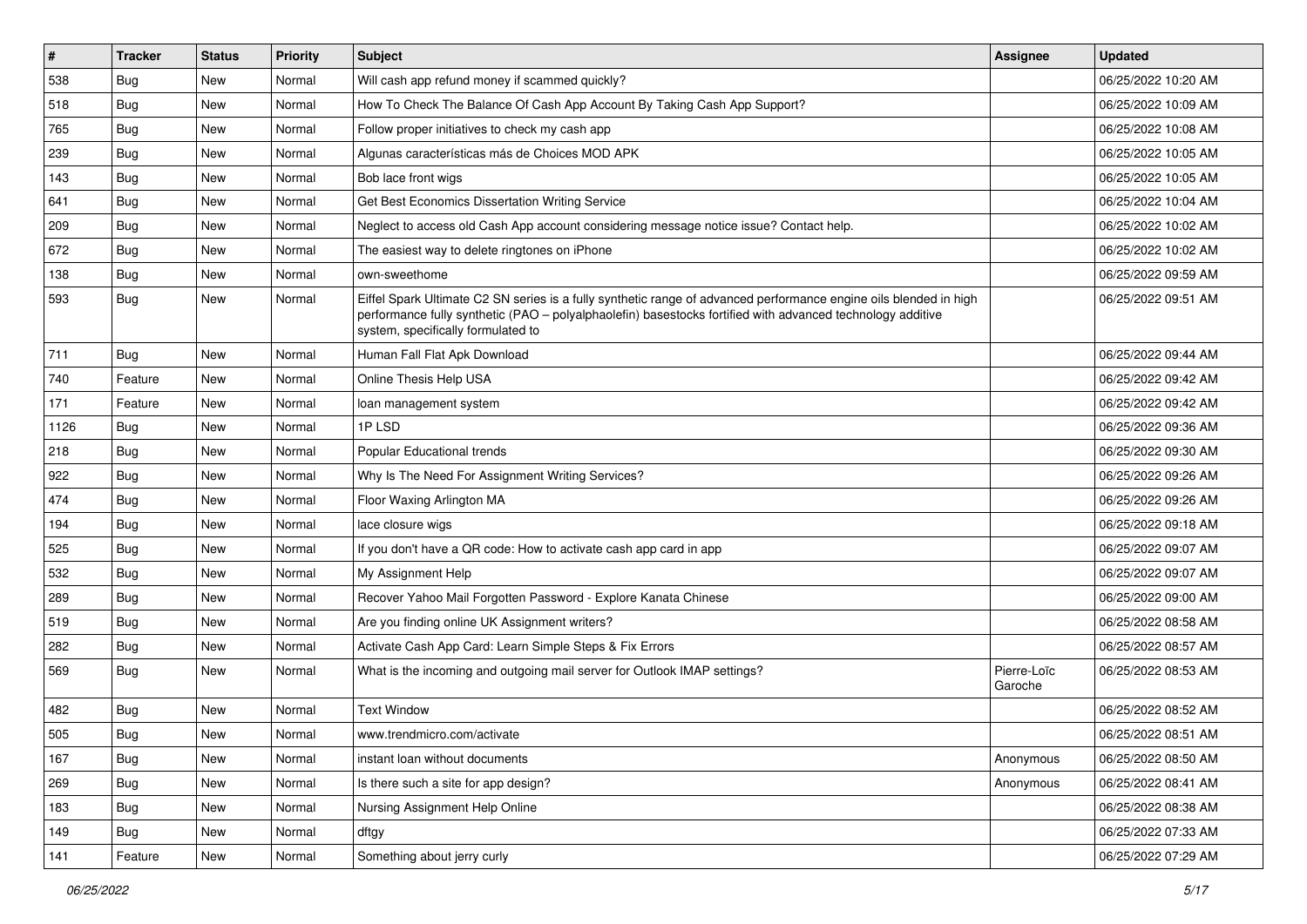| $\pmb{\#}$ | <b>Tracker</b> | <b>Status</b> | <b>Priority</b> | Subject                                                                   | <b>Assignee</b>        | <b>Updated</b>      |
|------------|----------------|---------------|-----------------|---------------------------------------------------------------------------|------------------------|---------------------|
| 487        | <b>Bug</b>     | New           | Normal          | Cheap Fake Dunks                                                          |                        | 06/25/2022 07:24 AM |
| 1018       | <b>Bug</b>     | New           | Normal          | So erhalten Sie ein kostenloses Hörbuch                                   |                        | 06/25/2022 07:23 AM |
| 114        | <b>Bug</b>     | New           | Normal          | <b>Medical Research Writing Services</b>                                  |                        | 06/25/2022 07:20 AM |
| 651        | Bug            | New           | Normal          | Salmon Health Benefits                                                    |                        | 06/25/2022 07:05 AM |
| 684        | <b>Bug</b>     | New           | Normal          | Difference between paper map and online map                               |                        | 06/25/2022 06:57 AM |
| 780        | Bug            | New           | Normal          | Best Whatsapp Modified APKs                                               | Pierre-Loïc<br>Garoche | 06/25/2022 06:54 AM |
| 317        | Bug            | New           | Normal          | Eco/Green Cleaning Services in Virginia Beach VA                          |                        | 06/25/2022 06:50 AM |
| 164        | <b>Bug</b>     | New           | Normal          | dfgbd                                                                     |                        | 06/25/2022 06:49 AM |
| 511        | Feature        | New           | Normal          | Fashion                                                                   | Anonymous              | 06/25/2022 06:41 AM |
| 595        | <b>Bug</b>     | New           | Normal          | RFM Online - une révolution dans la gestion de l'identité numérique       |                        | 06/25/2022 06:29 AM |
| 726        | Bug            | New           | Normal          | Mobile Application Development Services                                   |                        | 06/25/2022 06:02 AM |
| 697        | <b>Bug</b>     | New           | Normal          | How to Descargar Pura TV For Android                                      |                        | 06/25/2022 06:01 AM |
| 224        | Feature        | New           | Normal          | Instant Personal Loan                                                     | Pierre-Loïc<br>Garoche | 06/25/2022 05:58 AM |
| 820        | Bug            | New           | Normal          | Metal Slug Apk para Android                                               |                        | 06/25/2022 05:15 AM |
| 571        | <b>Bug</b>     | New           | Normal          | How may the Cash app dispute your trade?                                  | Pierre-Loïc<br>Garoche | 06/25/2022 05:15 AM |
| 769        | <b>Bug</b>     | New           | Normal          | check my cash app                                                         |                        | 06/25/2022 04:55 AM |
| 533        | Bug            | New           | Normal          | How to complete the homework assignments in economics in the easiest way? |                        | 06/25/2022 04:41 AM |
| 529        | Bug            | New           | Normal          | Thop TV APK - Free Download for Android                                   |                        | 06/25/2022 04:37 AM |
| 645        | <b>Bug</b>     | New           | Normal          | thong tin chinh xac nhat hom nay                                          |                        | 06/25/2022 04:16 AM |
| 647        | Feature        | New           | Normal          | <b>Cranberry Health Benefits</b>                                          |                        | 06/25/2022 04:15 AM |
| 506        | <b>Bug</b>     | New           | Normal          | www.trendmicro.com/activate                                               |                        | 06/25/2022 04:04 AM |
| 248        | <b>Bug</b>     | New           | Normal          | Mobile ringtones and attractiveness ringtones                             |                        | 06/25/2022 03:31 AM |
| 515        | <b>Bug</b>     | New           | Normal          | Fragment Nike Dunk High Tokyo Fake                                        |                        | 06/25/2022 03:13 AM |
| 605        | Feature        | New           | Normal          | What will the future of logo design be like?                              |                        | 06/25/2022 03:02 AM |
| 280        | <b>Bug</b>     | New           | Normal          | Pacific Web Design                                                        |                        | 06/25/2022 02:56 AM |
| 315        | Bug            | New           | Normal          | Dissertation help UK                                                      |                        | 06/25/2022 02:51 AM |
| 680        | Feature        | New           | Normal          | Word Jewels 2                                                             |                        | 06/25/2022 02:46 AM |
| 478        | Feature        | New           | Normal          | Is it safe to install third-party WhatsApp GB?                            |                        | 06/25/2022 02:38 AM |
| 201        | <b>Bug</b>     | New           | Normal          | closure wig                                                               |                        | 06/25/2022 02:31 AM |
| 784        | <b>Bug</b>     | New           | Normal          | How To Add Money On Cash App Card And Check The Funds?                    |                        | 06/25/2022 02:10 AM |
| 773        | <b>Bug</b>     | New           | Normal          | Spades - Play online free                                                 |                        | 06/25/2022 02:00 AM |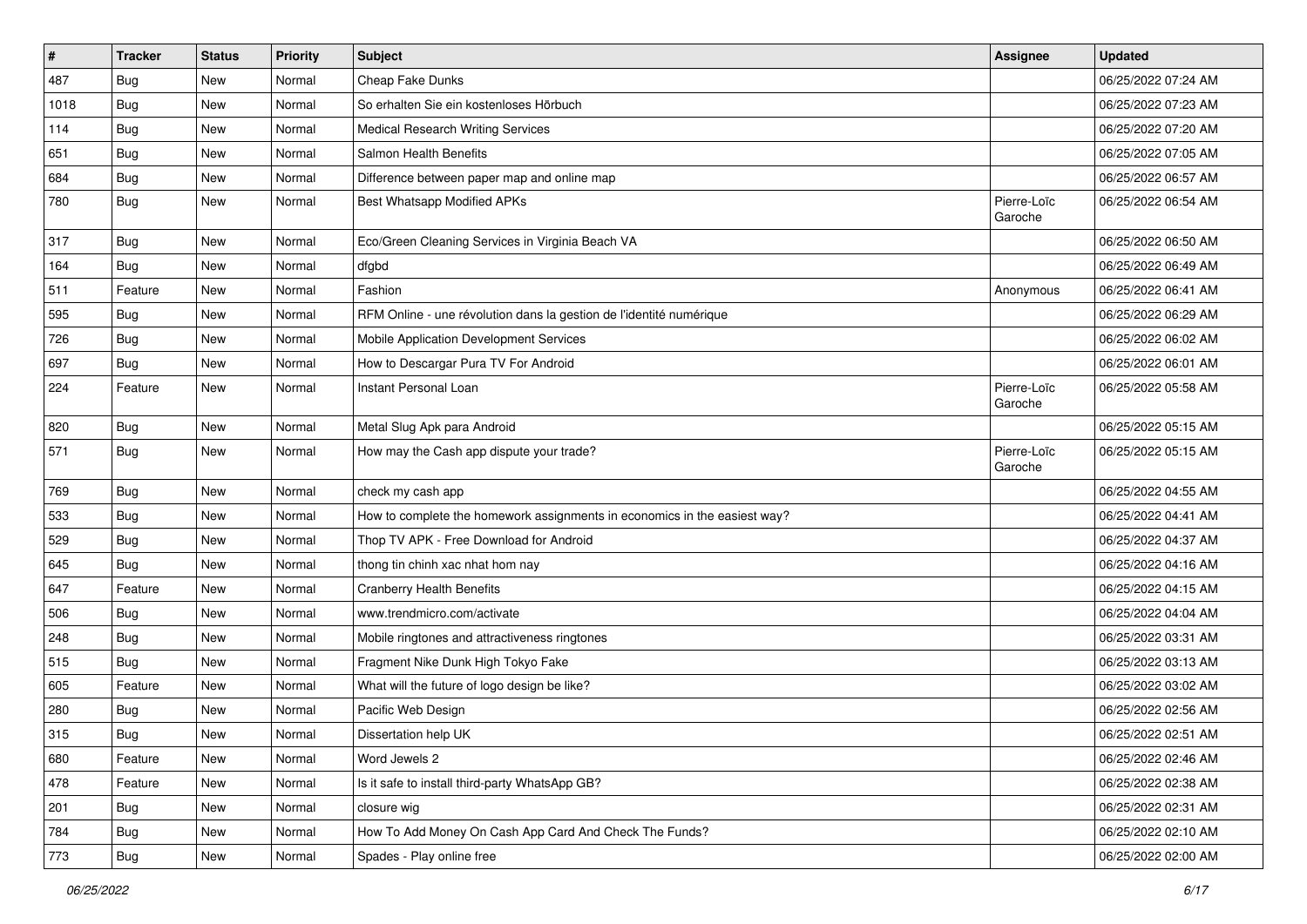| $\vert$ # | <b>Tracker</b> | <b>Status</b> | <b>Priority</b> | Subject                                                                                                      | <b>Assignee</b>        | <b>Updated</b>      |
|-----------|----------------|---------------|-----------------|--------------------------------------------------------------------------------------------------------------|------------------------|---------------------|
| 113       | <b>Bug</b>     | New           | Normal          | ufc 254 live                                                                                                 |                        | 06/25/2022 01:50 AM |
| 690       | Bug            | New           | Normal          | campervan hire                                                                                               |                        | 06/25/2022 01:32 AM |
| 781       | Bug            | New           | Normal          | Free Whatsapp Group to Join                                                                                  |                        | 06/25/2022 01:25 AM |
| 627       | <b>Bug</b>     | New           | Normal          | <b>HELO</b>                                                                                                  |                        | 06/25/2022 01:05 AM |
| 794       | Feature        | New           | Normal          | Safe place to buy fifa coins                                                                                 |                        | 06/25/2022 12:53 AM |
| 637       | Feature        | New           | Normal          | Why do the Outlook rules not work in my account?                                                             |                        | 06/25/2022 12:51 AM |
| 129       | <b>Bug</b>     | New           | Normal          | xcvgbgh                                                                                                      |                        | 06/25/2022 12:48 AM |
| 344       | Bug            | New           | Normal          | Odor Removal Services in Chesapeake VA                                                                       |                        | 06/25/2022 12:42 AM |
| 139       | <b>Bug</b>     | New           | Normal          | relseo                                                                                                       |                        | 06/25/2022 12:40 AM |
| 802       | <b>Bug</b>     | New           | Normal          | Who Is an ETL Engineer                                                                                       |                        | 06/25/2022 12:34 AM |
| 170       | Feature        | New           | Normal          | top mba colleges in bangalore                                                                                |                        | 06/25/2022 12:33 AM |
| 182       | <b>Bug</b>     | New           | Normal          | <b>Healthcare Custom Writing Services</b>                                                                    |                        | 06/25/2022 12:31 AM |
| 611       | Feature        | <b>New</b>    | Normal          | Buy All Modafinil & Armodafinil Tablets @Buy Modafinil US                                                    |                        | 06/25/2022 12:31 AM |
| 261       | <b>Bug</b>     | New           | Normal          | Ringtone Downloads - Easy Ways Come Up With Your Own Ringtones                                               |                        | 06/25/2022 12:30 AM |
| 123       | <b>Bug</b>     | New           | Normal          | https://www.reddit.com/r/NRLgrandfinal2020/                                                                  |                        | 06/25/2022 12:24 AM |
| 240       | Feature        | New           | Normal          | Juego interesante de Dragon Ball Legends MOD APK                                                             |                        | 06/25/2022 12:21 AM |
| 489       | <b>Bug</b>     | New           | Normal          | Get cash app refund instantly if sent to the wrong person                                                    |                        | 06/25/2022 12:09 AM |
| 666       | Bug            | New           | Normal          | 470+ pages à colorier de Noël                                                                                |                        | 06/24/2022 11:42 PM |
| 809       | Bug            | New           | Normal          | Smash Karts - immerse yourself in the exciting race                                                          |                        | 06/24/2022 11:37 PM |
| 128       | Bug            | New           | Normal          | dfgbd                                                                                                        |                        | 06/24/2022 11:28 PM |
| 565       | Bug            | New           | Normal          | How To Install RepelisPlus On Your Android Phone?                                                            |                        | 06/24/2022 11:27 PM |
| 610       | Feature        | New           | Normal          | CheapestMedsShop 100% Safe Medicines Online in USA UK & AUS.                                                 |                        | 06/24/2022 11:23 PM |
| 801       | Bug            | New           | Normal          | Who Is an ETL Engineer                                                                                       |                        | 06/24/2022 11:18 PM |
| 210       | <b>Bug</b>     | New           | Normal          | Issue with check symbol in Cash App? Dial assist number with calling Cash App customer service phone number. |                        | 06/24/2022 10:52 PM |
| 316       | <b>Bug</b>     | New           | Normal          | Finden Sie den besten Klingelton für Ihr Telefon                                                             |                        | 06/24/2022 10:28 PM |
| 284       | <b>Bug</b>     | New           | Normal          | All About Cash App Transfer Fail Problems                                                                    |                        | 06/24/2022 10:09 PM |
| 674       | <b>Bug</b>     | New           | Normal          | The best game in 2021                                                                                        | Pierre-Loïc<br>Garoche | 06/24/2022 10:05 PM |
| 649       | Feature        | New           | Normal          | Pear Health Benefits                                                                                         |                        | 06/24/2022 09:49 PM |
| 247       | <b>Bug</b>     | New           | Normal          | best 4 Channel Amp                                                                                           |                        | 06/24/2022 09:44 PM |
| 721       | <b>Bug</b>     | New           | Normal          | Cómo instalar un Mod Apk                                                                                     |                        | 06/24/2022 09:39 PM |
| 181       | <b>Bug</b>     | New           | Normal          | <b>Healthcare Custom Writing Services</b>                                                                    |                        | 06/24/2022 09:38 PM |
| 707       | Bug            | New           | Normal          | Why Accounting Assignments Are Beneficial For The Students?                                                  | Pierre-Loïc<br>Garoche | 06/24/2022 09:16 PM |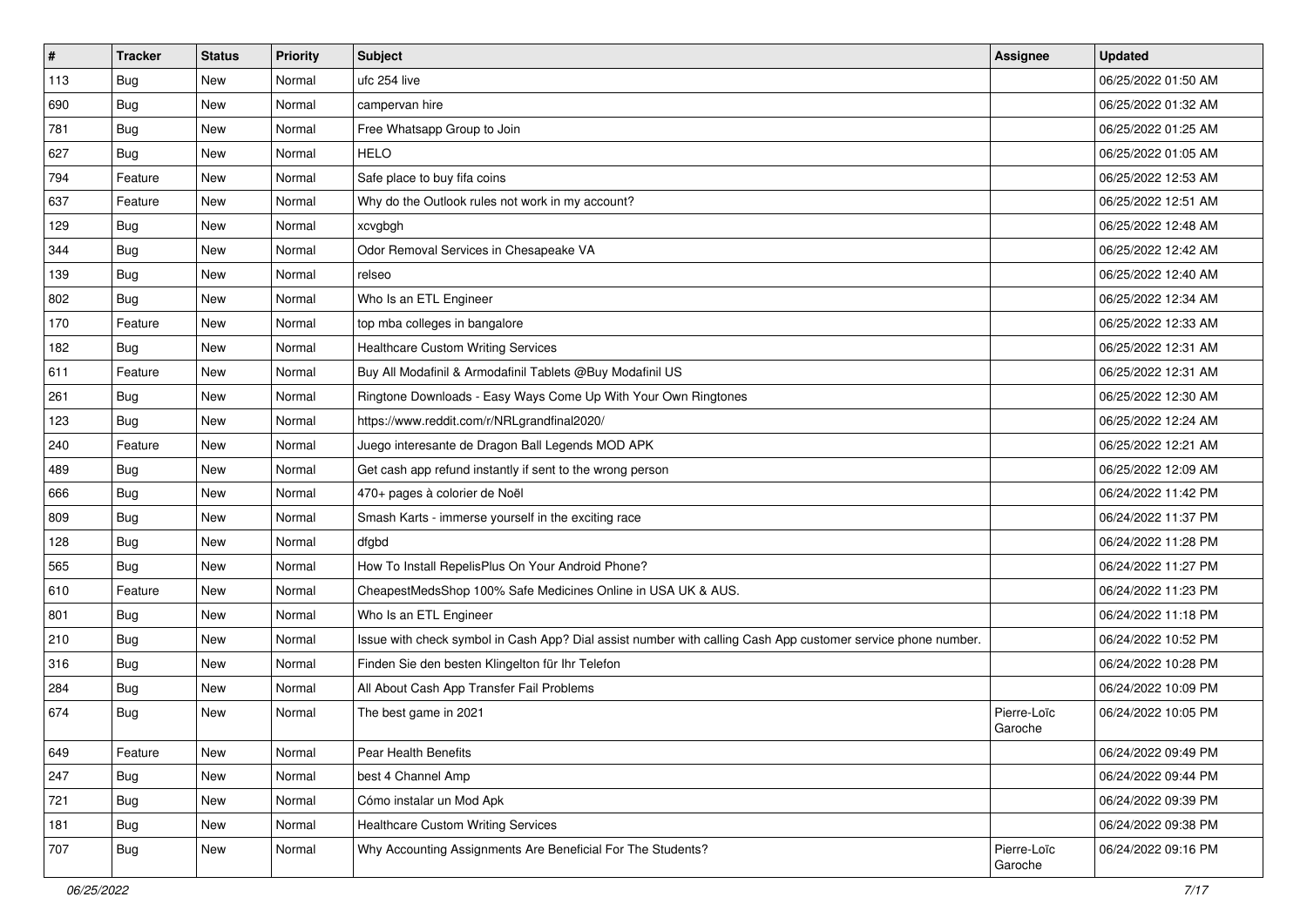| #   | <b>Tracker</b> | <b>Status</b> | <b>Priority</b> | Subject                                                                   | <b>Assignee</b>        | <b>Updated</b>      |
|-----|----------------|---------------|-----------------|---------------------------------------------------------------------------|------------------------|---------------------|
| 541 | <b>Bug</b>     | New           | Normal          | How to fix the cash app payment failed errors?                            |                        | 06/24/2022 09:04 PM |
| 589 | Bug            | New           | Normal          | How can I get the cash app phone number of customer support?              |                        | 06/24/2022 08:57 PM |
| 568 | <b>Bug</b>     | New           | Normal          | Instale a versão mais recente do YouTube Premium                          |                        | 06/24/2022 08:51 PM |
| 237 | Feature        | New           | Normal          | HP Printer Assistant Software   Download & Install HP Assistant           |                        | 06/24/2022 08:40 PM |
| 623 | Bug            | New           | Normal          | Listen to online radio stations for mobile phones                         |                        | 06/24/2022 08:21 PM |
| 640 | <b>Bug</b>     | New           | Normal          | play game with me                                                         |                        | 06/24/2022 08:20 PM |
| 759 | <b>Bug</b>     | New           | Normal          | Canon IJ Network Tool                                                     | Pierre-Loïc<br>Garoche | 06/24/2022 08:18 PM |
| 88  | <b>Bug</b>     | New           | Normal          | kind2 output: When for node arguments                                     | Pierre-Loïc<br>Garoche | 06/24/2022 08:12 PM |
| 537 | <b>Bug</b>     | <b>New</b>    | Normal          | Get tech assistance with customer support on ATT Yahoo email login issue. |                        | 06/24/2022 08:07 PM |
| 664 | <b>Bug</b>     | New           | Normal          | Tea TV Apk Download - The Best Way to Watch Movies Offline                |                        | 06/24/2022 08:01 PM |
| 629 | Bug            | New           | Normal          | How Can I Load Cash App Card at Walmart straight away?                    |                        | 06/24/2022 07:55 PM |
| 189 | <b>Bug</b>     | New           | Normal          | <b>College Biology Writing Services</b>                                   |                        | 06/24/2022 07:52 PM |
| 719 | <b>Bug</b>     | New           | Normal          | How Do I Send \$5000 Through Cash App Account With Ease?                  |                        | 06/24/2022 07:15 PM |
| 622 | Bug            | New           | Normal          | CheapestMedsShop   100% Safe Medicines Online in UK & AUS.                |                        | 06/24/2022 07:10 PM |
| 549 | <b>Bug</b>     | New           | Normal          | Radio Luisteren                                                           |                        | 06/24/2022 07:01 PM |
| 555 | <b>Bug</b>     | New           | Normal          | web design development in hyderabad                                       |                        | 06/24/2022 06:49 PM |
| 150 | Bug            | New           | Normal          | dfgh                                                                      |                        | 06/24/2022 06:46 PM |
| 231 | <b>Bug</b>     | New           | Normal          | Is the ringtone download difficult or not?                                | Pierre-Loïc<br>Garoche | 06/24/2022 06:35 PM |
| 522 | Feature        | New           | Normal          | Can You Check App Limits, If Cash app won't let me send money?            |                        | 06/24/2022 06:33 PM |
| 574 | <b>Bug</b>     | New           | Normal          | How to fix the Epson printer offline issue due to a wired connection?     |                        | 06/24/2022 06:23 PM |
| 604 | Bug            | New           | Normal          | Idle Game Online                                                          |                        | 06/24/2022 06:16 PM |
| 473 | <b>Bug</b>     | New           | Normal          | Floor Stripping Arlington MA                                              |                        | 06/24/2022 06:14 PM |
| 257 | Bug            | New           | Normal          | Best latte machines                                                       |                        | 06/24/2022 06:11 PM |
| 788 | <b>Bug</b>     | New           | Normal          | Intro Maker Mod APK                                                       |                        | 06/24/2022 06:06 PM |
| 470 | <b>Bug</b>     | New           | Normal          | Commercial Floor Cleaning Westchester MA                                  |                        | 06/24/2022 06:00 PM |
| 461 | <b>Bug</b>     | New           | Normal          | Germs Removal Medford MA                                                  |                        | 06/24/2022 05:59 PM |
| 547 | <b>Bug</b>     | New           | Normal          | Get rid of the issue of cash app down by calling experts.                 |                        | 06/24/2022 05:42 PM |
| 764 | <b>Bug</b>     | New           | Normal          | What is available to see what I can watch HBO Max?                        |                        | 06/24/2022 05:42 PM |
| 577 | Bug            | New           | Normal          | Follow these easy steps to make Admiral Casino Login                      |                        | 06/24/2022 05:34 PM |
| 603 | Bug            | New           | Normal          | Premiere gratuito da lista de IPTV                                        |                        | 06/24/2022 05:30 PM |
| 466 | <b>Bug</b>     | New           | Normal          | Floor Stripping Westchester MA                                            |                        | 06/24/2022 05:26 PM |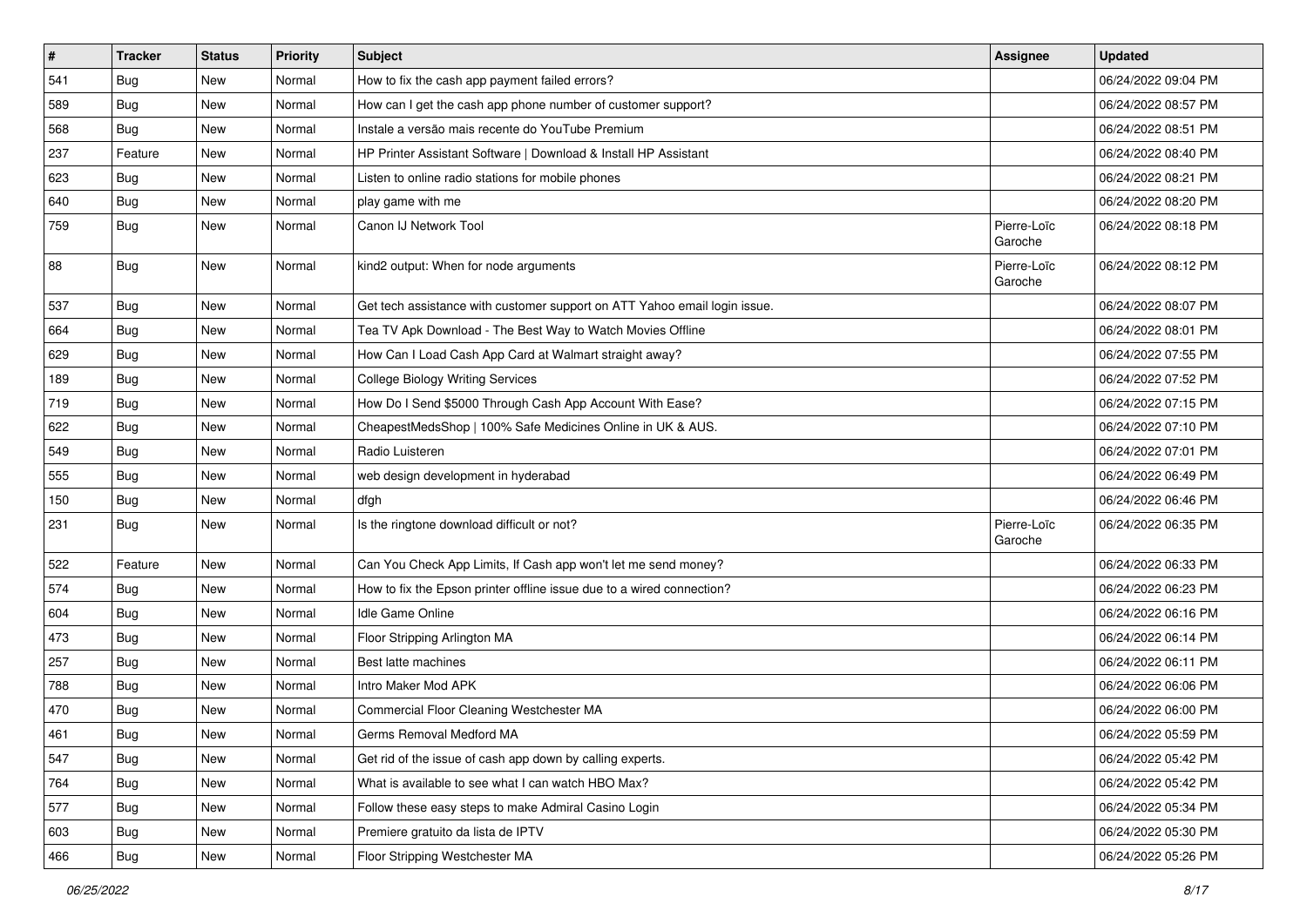| $\vert$ # | <b>Tracker</b> | <b>Status</b> | <b>Priority</b> | <b>Subject</b>                                                                   | Assignee               | <b>Updated</b>      |
|-----------|----------------|---------------|-----------------|----------------------------------------------------------------------------------|------------------------|---------------------|
| 193       | <b>Bug</b>     | New           | Normal          | 18% Discount on Homeopathic medicines                                            |                        | 06/24/2022 05:20 PM |
| 662       | <b>Bug</b>     | New           | Normal          | Oreo TV Download - The Easiest Way to Watch Live TV                              |                        | 06/24/2022 05:18 PM |
| 581       | Bug            | New           | Normal          | E-Learning Course Help                                                           |                        | 06/24/2022 05:18 PM |
| 597       | <b>Bug</b>     | New           | Normal          | Universo s / f Download                                                          |                        | 06/24/2022 05:18 PM |
| 617       | Bug            | New           | Normal          | Buy Vidalista Tablets (Tadalafil) at [\$25 OFF + Free Shipping] Vidalistatablets |                        | 06/24/2022 05:14 PM |
| 543       | Feature        | New           | Normal          | Get tech assistance with customer support on ATT Yahoo email login issue.        |                        | 06/24/2022 05:08 PM |
| 642       | <b>Bug</b>     | New           | Normal          | thong tin thoi tiet ngay hom nay                                                 |                        | 06/24/2022 04:48 PM |
| 118       | <b>Bug</b>     | New           | Normal          | golf                                                                             | Anonymous              | 06/24/2022 04:30 PM |
| 799       | <b>Bug</b>     | New           | Normal          | Who Is an ETL Engineer                                                           |                        | 06/24/2022 04:30 PM |
| 712       | <b>Bug</b>     | New           | Normal          | <b>Tips and Tricks</b>                                                           |                        | 06/24/2022 04:19 PM |
| 142       | Feature        | New           | Normal          | About ashimary hair                                                              |                        | 06/24/2022 04:10 PM |
| 616       | <b>Bug</b>     | New           | Normal          | Buy Anavar Tablets   Anavar For Sale in USA, UK & Australia                      |                        | 06/24/2022 03:52 PM |
| 115       | Bug            | <b>New</b>    | Normal          | <b>NFL LIVE STREAM</b>                                                           |                        | 06/24/2022 03:52 PM |
| 658       | Bug            | New           | Normal          | Watermelon Nutrition Facts And Health Benefits                                   |                        | 06/24/2022 03:36 PM |
| 530       | Bug            | New           | Normal          | Cheap Assignment Writing Service UK                                              | Anonymous              | 06/24/2022 03:21 PM |
| 701       | <b>Bug</b>     | New           | Normal          | Why Law Essay Helper UK is Necessary?                                            |                        | 06/24/2022 03:17 PM |
| 767       | Bug            | New           | Normal          | apkmod                                                                           |                        | 06/24/2022 03:02 PM |
| 639       | Bug            | New           | Normal          | thong tin chinh xac                                                              |                        | 06/24/2022 02:43 PM |
| 517       | Bug            | New           | Normal          | Proficient tips to take help of cash app support professionals:                  |                        | 06/24/2022 02:37 PM |
| 475       | Bug            | New           | Normal          | Floor Cleaning Arlington MA                                                      |                        | 06/24/2022 02:37 PM |
| 573       | Bug            | New           | Normal          | Experimente lo mejor en la aplicación Apk de juegos gratis                       |                        | 06/24/2022 02:32 PM |
| 132       | <b>Bug</b>     | New           | Normal          | concrete-everything                                                              |                        | 06/24/2022 02:24 PM |
| 771       | <b>Bug</b>     | New           | Normal          | united airlines baggage policy                                                   |                        | 06/24/2022 02:22 PM |
| 644       | <b>Bug</b>     | New           | Normal          | <b>TeaTV App Review</b>                                                          |                        | 06/24/2022 02:20 PM |
| 264       | <b>Bug</b>     | New           | Normal          | We Buy Your Unwanted Car                                                         | Corentin<br>Lauverjat  | 06/24/2022 02:19 PM |
| 200       | Bug            | New           | Normal          | uiopi[o                                                                          |                        | 06/24/2022 02:10 PM |
| 814       | <b>Bug</b>     | New           | Normal          | Stage Fright Cure                                                                | Pierre-Loïc<br>Garoche | 06/24/2022 02:07 PM |
| 516       | Bug            | New           | Normal          | Does Cash App Help To Get Cash App Refund Without Any Interruption?              |                        | 06/24/2022 01:56 PM |
| 628       | <b>Bug</b>     | New           | Normal          | CV reviewing services!                                                           |                        | 06/24/2022 01:53 PM |
| 657       | <b>Bug</b>     | New           | Normal          | Coconut Nutrition Facts And Health Benefits                                      |                        | 06/24/2022 01:49 PM |
| 140       | Bug            | New           | Normal          | sugarbalanceusa                                                                  |                        | 06/24/2022 01:40 PM |
| 782       | Bug            | New           | Normal          | Comment faire une sonnerie téléphonique                                          |                        | 06/24/2022 01:32 PM |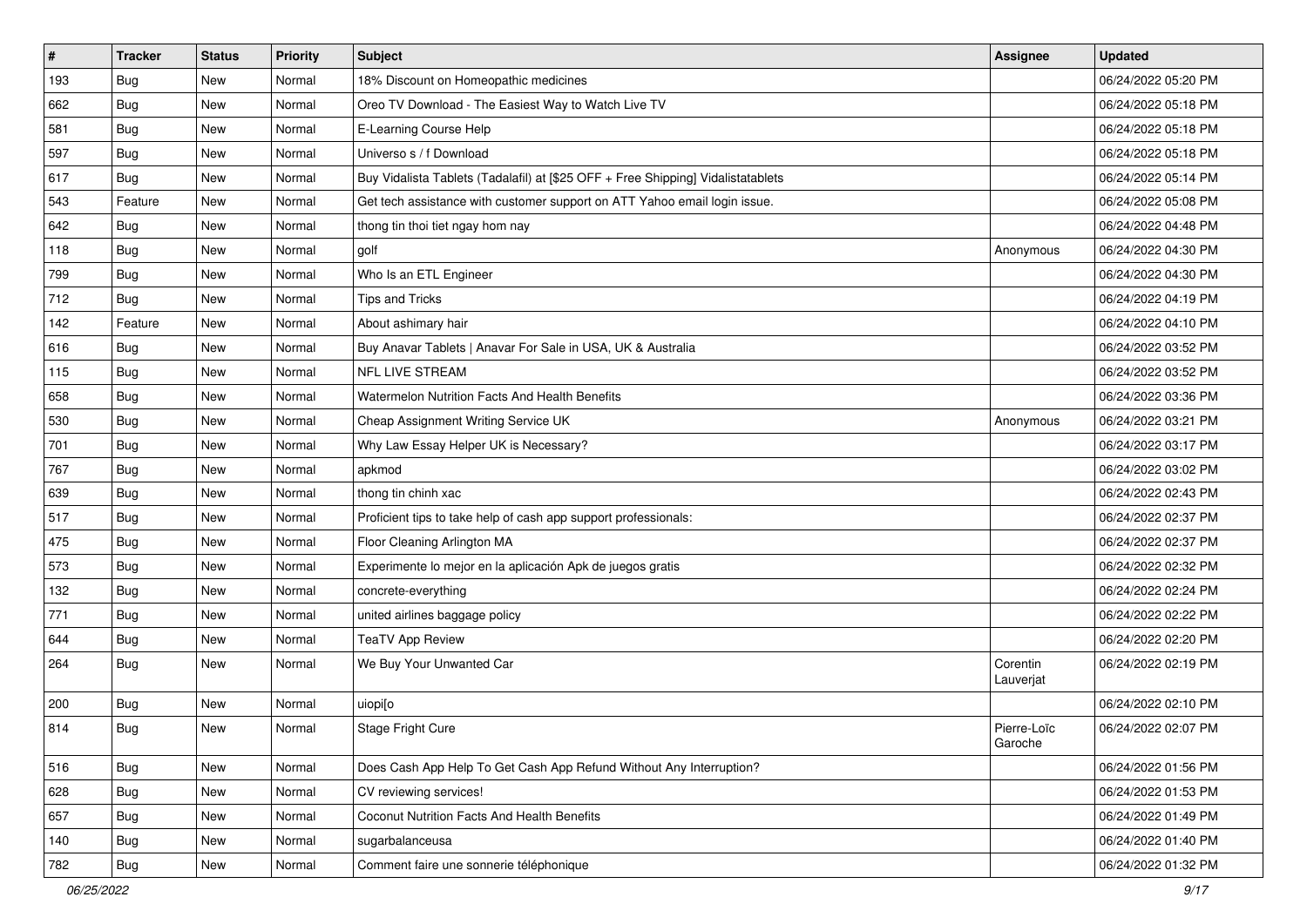| #    | <b>Tracker</b> | <b>Status</b> | <b>Priority</b> | <b>Subject</b>                                                               | <b>Assignee</b>        | <b>Updated</b>      |
|------|----------------|---------------|-----------------|------------------------------------------------------------------------------|------------------------|---------------------|
| 714  | <b>Bug</b>     | New           | Normal          | Cuevana 3 Premium - Enjoy Your Favorite Movies and TV Shows on Your Smart TV |                        | 06/24/2022 01:19 PM |
| 572  | Feature        | New           | Normal          | New features of WhatsApp Plus on Android phones                              | Pierre-Loïc<br>Garoche | 06/24/2022 12:59 PM |
| 665  | Feature        | New           | Normal          | Look for a dedicated help with finance assignment                            |                        | 06/24/2022 12:47 PM |
| 116  | <b>Bug</b>     | New           | Normal          | aertaeyg                                                                     |                        | 06/24/2022 12:43 PM |
| 481  | Bug            | New           | Normal          | Nur Online Shop                                                              |                        | 06/24/2022 12:42 PM |
| 772  | <b>Bug</b>     | New           | Normal          | united airlines baggage policy                                               |                        | 06/24/2022 12:30 PM |
| 717  | Bug            | New           | Normal          | Disney Plus Apk - Watch Movies and TV Shows on Your Device                   |                        | 06/24/2022 12:00 PM |
| 592  | Bug            | New           | Normal          | Deezer Premium APK - Baixe músicas de qualquer lugar do mundo de graça       |                        | 06/24/2022 12:00 PM |
| 136  | <b>Bug</b>     | New           | Normal          | snappow                                                                      |                        | 06/24/2022 11:40 AM |
| 521  | Feature        | New           | Normal          | Check out the Cash app Card balance for an overdraft.                        | Pierre-Loïc<br>Garoche | 06/24/2022 11:26 AM |
| 561  | <b>Bug</b>     | New           | Normal          | Enjoy the Full YouTube Premium Experience With YouTube Premium Membership    |                        | 06/24/2022 11:10 AM |
| 260  | <b>Bug</b>     | New           | Normal          | Web Design Services Near Me                                                  |                        | 06/24/2022 10:54 AM |
| 601  | <b>Bug</b>     | New           | Normal          | Best Essay Writing Service UK                                                | Pierre-Loïc<br>Garoche | 06/24/2022 10:50 AM |
| 599  | Bug            | New           | Normal          | Do you know how to delete cash app account from your computer?               |                        | 06/24/2022 10:42 AM |
| 1102 | <b>Bug</b>     | New           | Normal          | Charlottesville Travel Guide ?                                               |                        | 06/24/2022 10:10 AM |
| 557  | Feature        | New           | Normal          | <b>Business Law Assignment Help</b>                                          |                        | 06/24/2022 10:05 AM |
| 285  | <b>Bug</b>     | New           | Normal          | Have you ever written an essay?                                              |                        | 06/24/2022 09:38 AM |
| 774  | <b>Bug</b>     | New           | Normal          | Follow proper initiatives                                                    |                        | 06/24/2022 09:27 AM |
| 512  | <b>Bug</b>     | New           | Normal          | The Importance Of Using Custom Writing Services                              |                        | 06/24/2022 09:26 AM |
| 621  | <b>Bug</b>     | New           | Normal          | Buy All Modafinil & Armodafinil Tablets @Buy Modafinil US                    |                        | 06/24/2022 09:26 AM |
| 612  | <b>Bug</b>     | New           | Normal          | Luxury Slingshot Rental                                                      |                        | 06/24/2022 09:09 AM |
| 1125 | Bug            | New           | Normal          | What is Wordscapes?                                                          |                        | 06/24/2022 09:05 AM |
| 161  | <b>Bug</b>     | New           | Normal          | dfdrtyuio                                                                    |                        | 06/24/2022 08:54 AM |
| 677  | Bug            | New           | Normal          | Logo Design Services Near Me                                                 |                        | 06/24/2022 08:52 AM |
| 661  | <b>Bug</b>     | New           | Normal          | Turbo VPN MOD APK Download                                                   |                        | 06/24/2022 08:51 AM |
| 586  | <b>Bug</b>     | New           | Normal          | Best Modifications For Your Mobile Phone                                     |                        | 06/24/2022 08:48 AM |
| 265  | <b>Bug</b>     | New           | Normal          | 3 Faq's On Downloading To Your Apple Ipod                                    |                        | 06/24/2022 08:41 AM |
| 554  | <b>Bug</b>     | New           | Normal          | XvideoStudio Video Editor APK Free Download on TechToDown                    |                        | 06/24/2022 08:26 AM |
| 217  | <b>Bug</b>     | New           | Normal          | How this service matter most?                                                |                        | 06/24/2022 08:22 AM |
| 352  | <b>Bug</b>     | New           | Normal          | Tile & Grout Cleaning Services in Chesapeake VA                              |                        | 06/24/2022 08:14 AM |
| 659  | <b>Bug</b>     | New           | Normal          | Olive Oil Properties And Health Benefits                                     |                        | 06/24/2022 08:09 AM |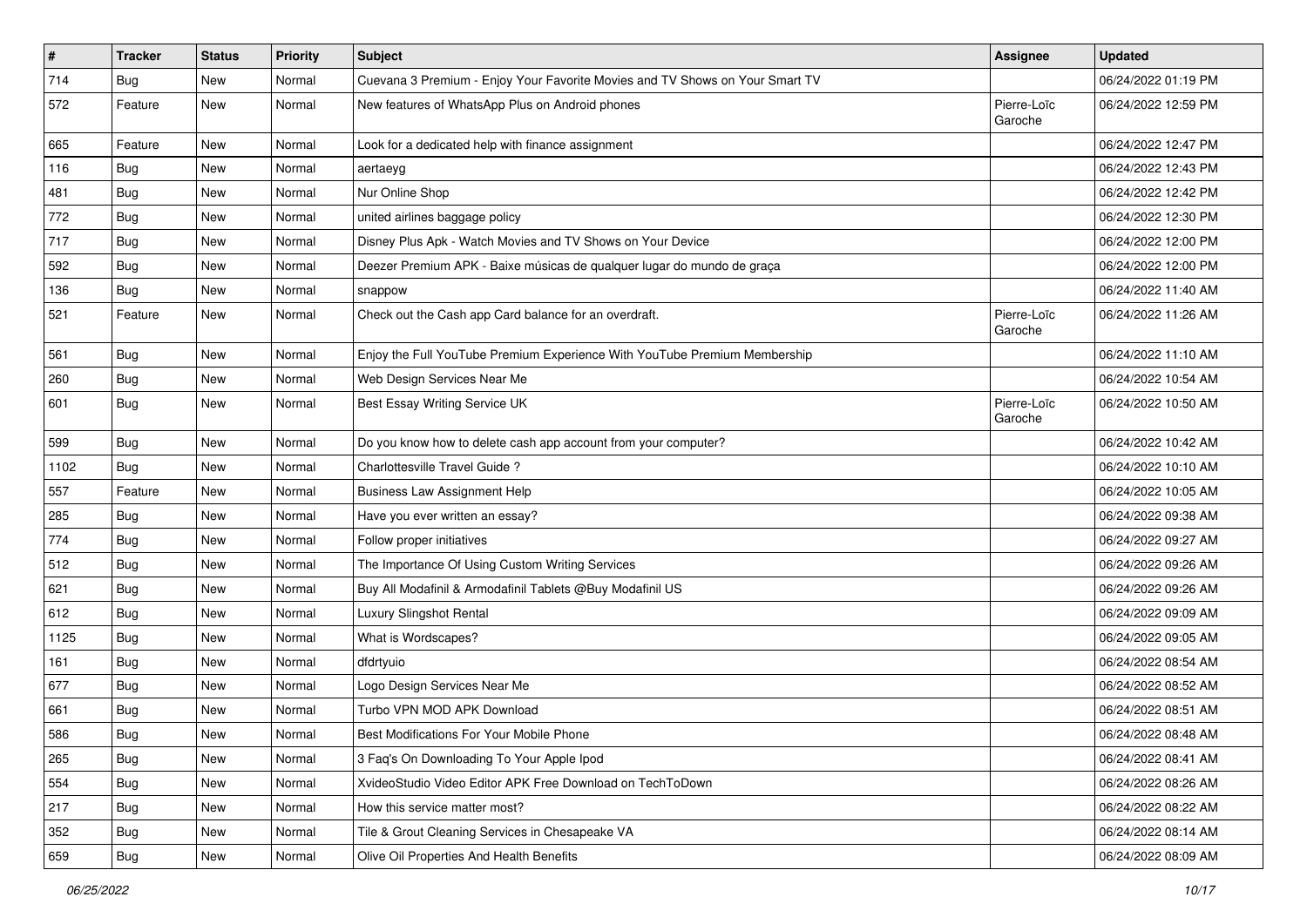| $\pmb{\#}$ | <b>Tracker</b> | <b>Status</b> | <b>Priority</b> | Subject                                                                             | <b>Assignee</b>        | <b>Updated</b>      |
|------------|----------------|---------------|-----------------|-------------------------------------------------------------------------------------|------------------------|---------------------|
| 650        | <b>Bug</b>     | New           | Normal          | <b>Cherries Health Benefits</b>                                                     |                        | 06/24/2022 08:07 AM |
| 202        | <b>Bug</b>     | New           | Normal          | blonde wig                                                                          |                        | 06/24/2022 08:01 AM |
| 618        | Bug            | New           | Normal          | Buy Steroids Online with OurMedicnes.com   Best Quality Steroids                    |                        | 06/24/2022 07:52 AM |
| 762        | <b>Bug</b>     | New           | Normal          | How To Add Money To A Cash App Card If Struggling With Low Amount?                  |                        | 06/24/2022 07:48 AM |
| 736        | Bug            | New           | Normal          | I Want to Edit in My Website (transfer-factor.net) Unfortunately, Unable to Edit It |                        | 06/24/2022 07:32 AM |
| 602        | <b>Bug</b>     | New           | Normal          | Best Essay Writing Service UK                                                       | Pierre-Loïc<br>Garoche | 06/24/2022 07:28 AM |
| 563        | Bug            | New           | Normal          | Understanding the Difference Between Free and Paid Mod Apks                         |                        | 06/24/2022 07:27 AM |
| 708        | Bug            | New           | Normal          | Efficient ways to proceed with the cash app dispute process?                        |                        | 06/24/2022 07:20 AM |
| 558        | Feature        | <b>New</b>    | Normal          | <b>Stunning Classic Sofas</b>                                                       |                        | 06/24/2022 07:01 AM |
| 678        | Bug            | New           | Normal          | How to be a winner in buidnow gg                                                    |                        | 06/24/2022 06:57 AM |
| 682        | <b>Bug</b>     | New           | Normal          | Does Facebook customer service live chat allow to speak with someone?               |                        | 06/24/2022 06:54 AM |
| 787        | Bug            | New           | Normal          | <b>Assured Assignment Help</b>                                                      |                        | 06/24/2022 06:54 AM |
| 673        | <b>Bug</b>     | New           | Normal          | Learn the basics of pixel art - Clear grid                                          |                        | 06/24/2022 06:41 AM |
| 477        | <b>Bug</b>     | New           | Normal          | What Does Online Coupon Mean?                                                       |                        | 06/24/2022 06:34 AM |
| 725        | Feature        | New           | Normal          | What are memo writing services design                                               |                        | 06/24/2022 06:24 AM |
| 479        | <b>Bug</b>     | New           | Normal          | Limousine Service Bellevue WA                                                       |                        | 06/24/2022 06:14 AM |
| 63         | Feature        | New           | Normal          | Skip normalization step in mutation generation if it possible                       | Pierre-Loïc<br>Garoche | 06/24/2022 05:53 AM |
| 546        | Feature        | New           | Normal          | Quickbooks Error                                                                    |                        | 06/24/2022 05:21 AM |
| 655        | Bug            | New           | Normal          | <b>Eggplant Health Benefits</b>                                                     |                        | 06/24/2022 05:17 AM |
| 1124       | Bug            | New           | Normal          | Cookie clicker unblocked                                                            |                        | 06/24/2022 05:14 AM |
| 185        | Bug            | New           | Normal          | Non-Plagiarized Research Writing                                                    |                        | 06/24/2022 04:57 AM |
| 710        | Bug            | New           | Normal          | Take Necessary Assistance If You Are Unable Activate Cash App Card                  |                        | 06/24/2022 04:49 AM |
| 806        | Feature        | New           | Normal          | Go everywhere thanks to mapquest driving directions                                 |                        | 06/24/2022 04:36 AM |
| 668        | Bug            | New           | Normal          | Get to know Cash App Refund Process here                                            |                        | 06/24/2022 04:19 AM |
| 688        | <b>Bug</b>     | New           | Normal          | How to use twitch.tv/activate?                                                      |                        | 06/24/2022 04:16 AM |
| 615        | <b>Bug</b>     | New           | Normal          | CheapestMedsShop   100% Safe Medicines Online in USA UK & AUS.                      |                        | 06/24/2022 04:00 AM |
| 196        | Bug            | New           | Normal          | Homoeobazaar For Homeopathy Medicines                                               |                        | 06/24/2022 03:58 AM |
| 613        | Bug            | New           | Normal          | Buy Aspadol 100mg Tab Online in US, UK, AU   Erospharmacy                           |                        | 06/24/2022 03:56 AM |
| 1123       | <b>Bug</b>     | New           | Normal          | Where To Watch FIFA World Cup 2022                                                  |                        | 06/24/2022 03:51 AM |
| 761        | Bug            | New           | Normal          | What is it about basketball that makes it so popular in the United States?          | Corentin<br>Lauverjat  | 06/24/2022 03:48 AM |
| 695        | <b>Bug</b>     | New           | Normal          | Refer Listas IPTV Apk                                                               |                        | 06/24/2022 03:46 AM |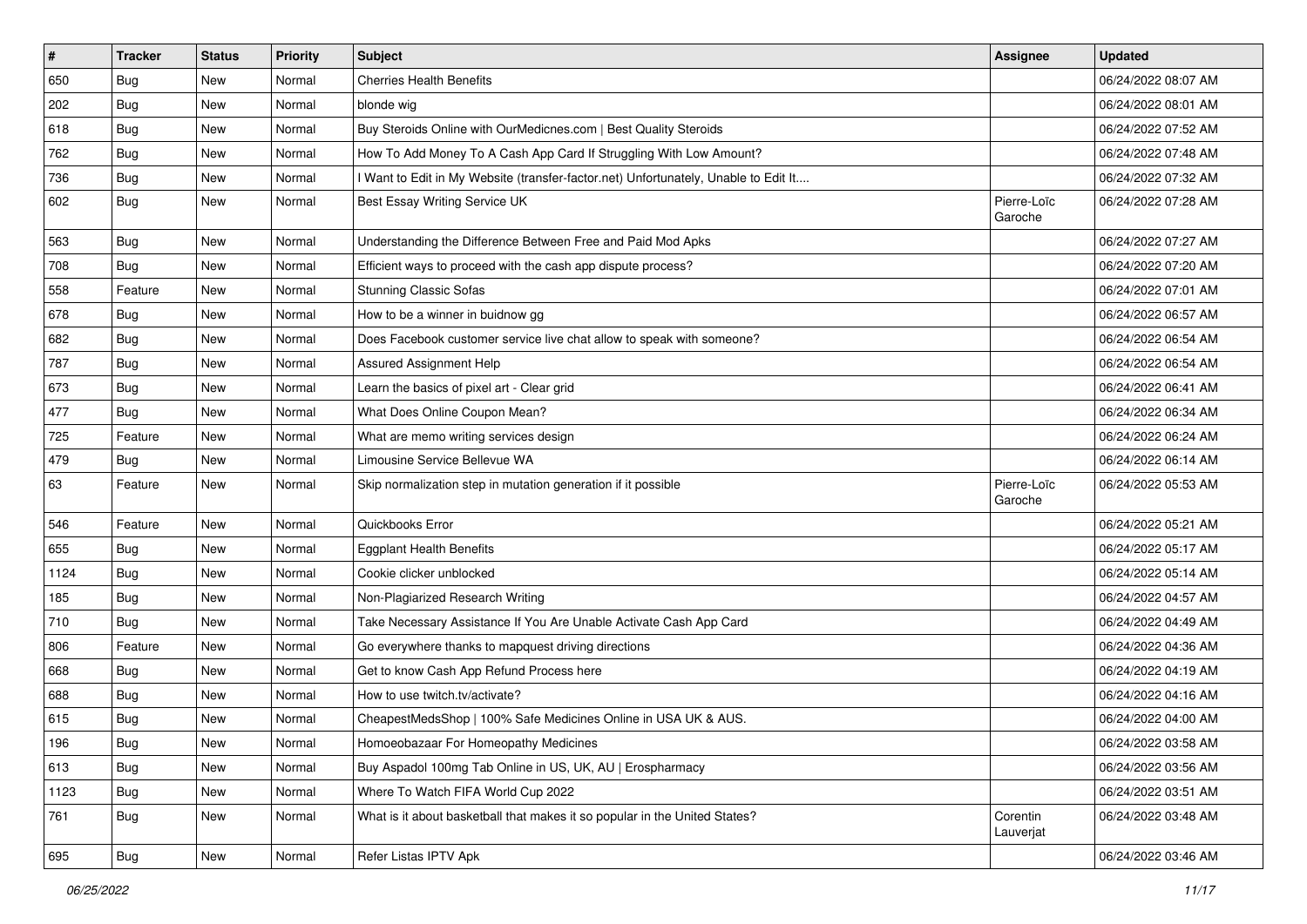| $\sharp$ | <b>Tracker</b> | <b>Status</b> | <b>Priority</b> | Subject                                                                             | <b>Assignee</b>        | <b>Updated</b>      |
|----------|----------------|---------------|-----------------|-------------------------------------------------------------------------------------|------------------------|---------------------|
| 484      | <b>Bug</b>     | New           | Normal          | UK best essay writing service                                                       |                        | 06/24/2022 03:41 AM |
| 600      | <b>Bug</b>     | New           | Normal          | Play Store Pro                                                                      |                        | 06/24/2022 03:39 AM |
| 134      | Bug            | New           | Normal          | wisegolfers                                                                         |                        | 06/24/2022 03:34 AM |
| 225      | <b>Bug</b>     | New           | Normal          | instant personal loan                                                               |                        | 06/24/2022 03:33 AM |
| 450      | <b>Bug</b>     | New           | Normal          | Floor Stripping Quincy MA                                                           |                        | 06/24/2022 03:27 AM |
| 552      | Feature        | New           | Normal          | Radio rfm and the benefits of radio rfm                                             |                        | 06/24/2022 03:23 AM |
| 812      | Feature        | New           | Normal          | canon.com/ijsetup                                                                   |                        | 06/24/2022 02:59 AM |
| 457      | <b>Bug</b>     | New           | Normal          | Carpet Cleaning Medford MA                                                          |                        | 06/24/2022 02:55 AM |
| 222      | Bug            | New           | Normal          | Social Profile links                                                                |                        | 06/24/2022 02:53 AM |
| 184      | Bug            | New           | Normal          | Affordable Business Writing Services                                                |                        | 06/24/2022 02:47 AM |
| 524      | <b>Bug</b>     | New           | Normal          | How Does Google Account Recovery Work If Your Account Is Hacked?                    |                        | 06/24/2022 02:25 AM |
| 178      | <b>Bug</b>     | New           | Normal          | transparent lace wigs                                                               |                        | 06/24/2022 02:24 AM |
| 263      | Feature        | New           | Normal          | Wrecked Car Is Nothing But A Worthless                                              | Pierre-Loïc<br>Garoche | 06/24/2022 02:16 AM |
| 933      | <b>Bug</b>     | New           | Normal          | How Can I Watch Movies on My Mobile Phone                                           |                        | 06/24/2022 12:55 AM |
| 172      | Feature        | New           | Normal          | pgdm colleges in bangalore                                                          |                        | 06/23/2022 10:47 PM |
| 145      | <b>Bug</b>     | New           | Normal          | abdulbaissagar                                                                      |                        | 06/23/2022 10:46 PM |
| 550      | Bug            | New           | Normal          | Nederland FM - beste manieren om naar internationale radio op internet te luisteren |                        | 06/23/2022 08:56 PM |
| 656      | <b>Bug</b>     | New           | Normal          | Kiwi Nutrition Facts And Health Benefits                                            |                        | 06/23/2022 05:18 PM |
| 594      | Feature        | New           | Normal          | How does research proposal help online make it easy for me?                         |                        | 06/23/2022 04:40 PM |
| 271      | Feature        | New           | Normal          | Fashion                                                                             |                        | 06/23/2022 02:36 PM |
| 693      | Feature        | New           | Normal          | How To Get My Money Back From The Cash App To Your Wallet?                          |                        | 06/23/2022 02:32 PM |
| 648      | Feature        | New           | Normal          | <b>Plum Health Benefits</b>                                                         |                        | 06/23/2022 01:47 PM |
| 643      | <b>Bug</b>     | New           | Normal          | Oreo TV Apk Download                                                                |                        | 06/23/2022 12:30 PM |
| 816      | <b>Bug</b>     | New           | Normal          | Play Scribble io fun with everyone                                                  |                        | 06/23/2022 10:52 AM |
| 570      | <b>Bug</b>     | New           | Normal          | What is Sutton bank cash app customer service phone number?                         | Pierre-Loïc<br>Garoche | 06/23/2022 10:42 AM |
| 576      | <b>Bug</b>     | New           | Normal          | So laden Sie ein Instagram-Bild herunter                                            |                        | 06/23/2022 09:23 AM |
| 460      | Bug            | New           | Normal          | Floor Cleaning Medford MA                                                           |                        | 06/23/2022 08:39 AM |
| 815      | <b>Bug</b>     | New           | Normal          | how do i call cash app customer service                                             | Xavier Thirioux        | 06/23/2022 08:36 AM |
| 471      | Bug            | New           | Normal          | Residential Floor Cleaning Westchester MA                                           |                        | 06/23/2022 07:55 AM |
| 174      | Feature        | New           | Normal          | Digital Marketing Philadelphia                                                      |                        | 06/23/2022 07:06 AM |
| 469      | <b>Bug</b>     | New           | Normal          | Germs Removal Westchester MA                                                        |                        | 06/23/2022 06:11 AM |
| 654      | Feature        | New           | Normal          | Peach Health Benefits                                                               |                        | 06/23/2022 05:34 AM |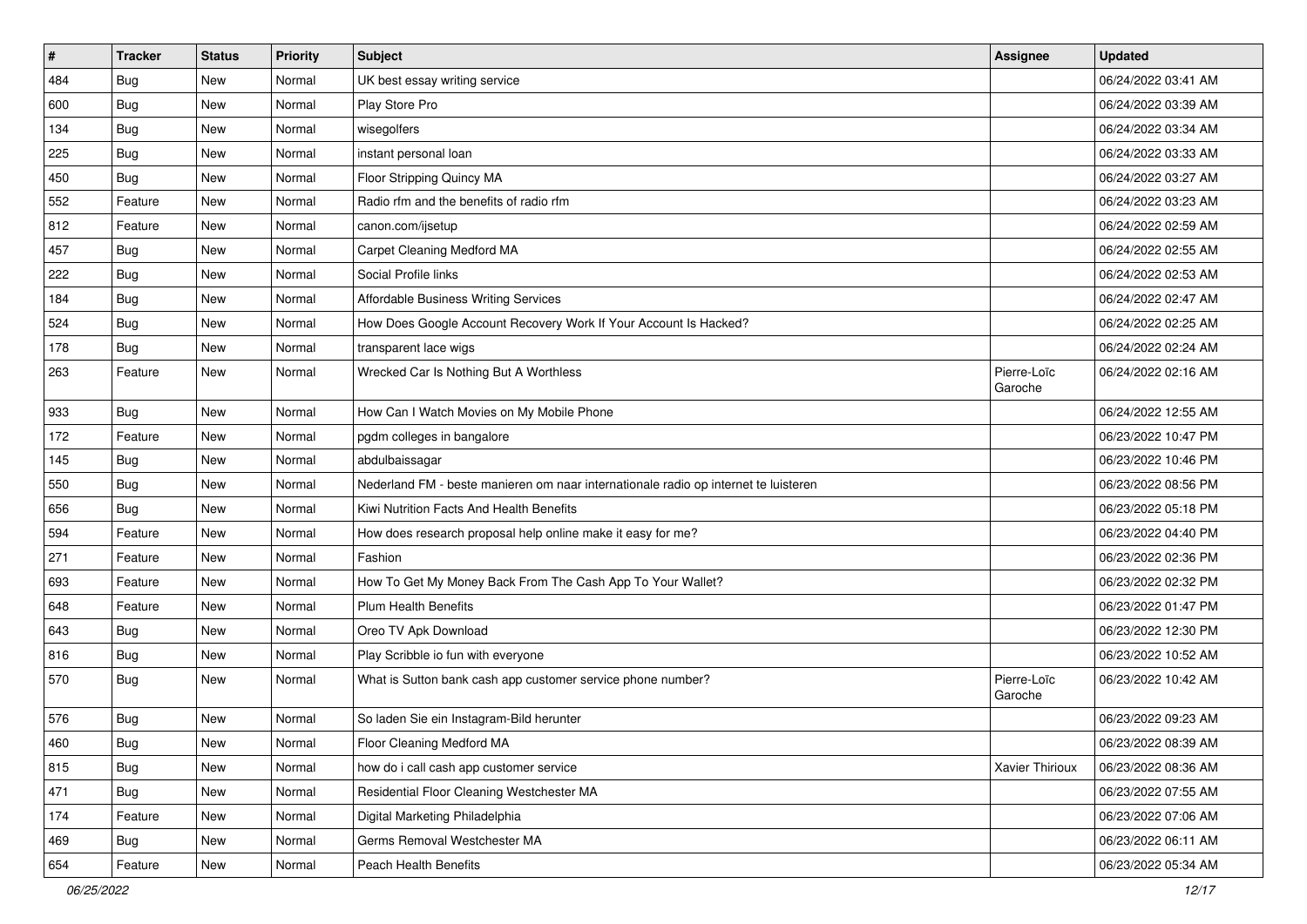| #    | <b>Tracker</b> | <b>Status</b> | <b>Priority</b> | <b>Subject</b>                                                                | <b>Assignee</b>        | <b>Updated</b>      |
|------|----------------|---------------|-----------------|-------------------------------------------------------------------------------|------------------------|---------------------|
| 632  | <b>Bug</b>     | New           | Normal          | CheapestMedsShop   100% Safe Medicines Online in UK & AUS.                    |                        | 06/23/2022 05:23 AM |
| 817  | Bug            | New           | Normal          | Pacman 30th Anniversary                                                       |                        | 06/23/2022 04:51 AM |
| 874  | Bug            | New           | Normal          | Cómo descargar Minecraft Apk                                                  |                        | 06/23/2022 04:39 AM |
| 1122 | <b>Bug</b>     | New           | Normal          | Count the number of words on the Microsoft Word application in the phone      |                        | 06/23/2022 04:19 AM |
| 553  | Bug            | New           | Normal          | Cinema HD APK - Free Movie Enjoyment App on Android                           |                        | 06/23/2022 02:21 AM |
| 313  | <b>Bug</b>     | New           | Normal          | Water Extraction Services in Virginia Beach VA                                |                        | 06/23/2022 02:14 AM |
| 766  | <b>Bug</b>     | New           | Normal          | Pobreflix Mod APK Review                                                      |                        | 06/23/2022 01:39 AM |
| 562  | Bug            | New           | Normal          | Learn Basic Mahjong Rules                                                     |                        | 06/23/2022 12:48 AM |
| 620  | Bug            | New           | Normal          | Viagra Meds: Fastest & Quick Delivery On Your Doorstep - USA                  |                        | 06/23/2022 12:03 AM |
| 551  | Bug            | New           | Normal          | Why Do Students Need Online Best Dissertation Writing Services?               |                        | 06/22/2022 05:53 PM |
| 245  | Bug            | New           | Normal          | Write My Essay For Me Cheap                                                   |                        | 06/22/2022 05:30 PM |
| 153  | <b>Bug</b>     | New           | Normal          | urgent loan online                                                            | Christophe<br>Garion   | 06/22/2022 05:11 PM |
| 926  | Bug            | New           | Normal          | tavor 7                                                                       |                        | 06/22/2022 05:08 PM |
| 582  | <b>Bug</b>     | New           | Normal          | Cash App Won't Let Me Send Money If There Is A Low Balance Available          | Pierre-Loïc<br>Garoche | 06/22/2022 03:07 PM |
| 155  | <b>Bug</b>     | New           | Normal          | Cant access my cash app account                                               | Pierre-Loïc<br>Garoche | 06/22/2022 02:15 PM |
| 783  | Bug            | New           | Normal          | How Do I Determine The Reasons And Solutions To Fix Cash App Transfer Failed? |                        | 06/22/2022 02:05 PM |
| 243  | Feature        | New           | Normal          | Reconstruir la pandilla de la mafia en Gangstar Vegas MOD APK                 |                        | 06/22/2022 01:10 PM |
| 542  | Bug            | New           | Normal          | Web N Logo Design                                                             |                        | 06/22/2022 12:28 PM |
| 686  | <b>Bug</b>     | New           | Normal          | Welcome To The Most Demandable Mahipalpur Escorts Agency                      |                        | 06/22/2022 09:42 AM |
| 1121 | <b>Bug</b>     | New           | Normal          | LustreC do not run                                                            |                        | 06/22/2022 08:43 AM |
| 704  | Bug            | New           | Normal          | Reach support team of Chime Customer Service for instant help                 |                        | 06/22/2022 07:36 AM |
| 400  | <b>Bug</b>     | New           | Normal          | Office Moving Services in Potomac MD                                          |                        | 06/22/2022 07:29 AM |
| 465  | Bug            | New           | Normal          | Carpet Cleaning Westchester MA                                                |                        | 06/22/2022 07:24 AM |
| 796  | <b>Bug</b>     | New           | Normal          | How Does Cash App ++ actually work and What is the process of it              |                        | 06/22/2022 07:03 AM |
| 614  | <b>Bug</b>     | New           | Normal          | Como baixar o MOD APK no celular                                              |                        | 06/22/2022 04:46 AM |
| 606  | Feature        | New           | Normal          | Play unblocked cookie crush 3                                                 | Pierre-Loïc<br>Garoche | 06/22/2022 04:12 AM |
| 262  | Bug            | New           | Normal          | It this true to dealing Wuth                                                  |                        | 06/22/2022 04:07 AM |
| 786  | Bug            | New           | Normal          | Best Assignment Help in Australia & UK                                        |                        | 06/21/2022 09:28 PM |
| 1069 | Bug            | New           | Normal          | how to get cash app support phone number 24*7 available                       |                        | 06/21/2022 08:36 PM |
| 249  | <b>Bug</b>     | New           | Normal          | Steps to Activate Cash App Card in Less then 2 Minutes - Get Information      | Pierre-Loïc<br>Garoche | 06/21/2022 07:52 PM |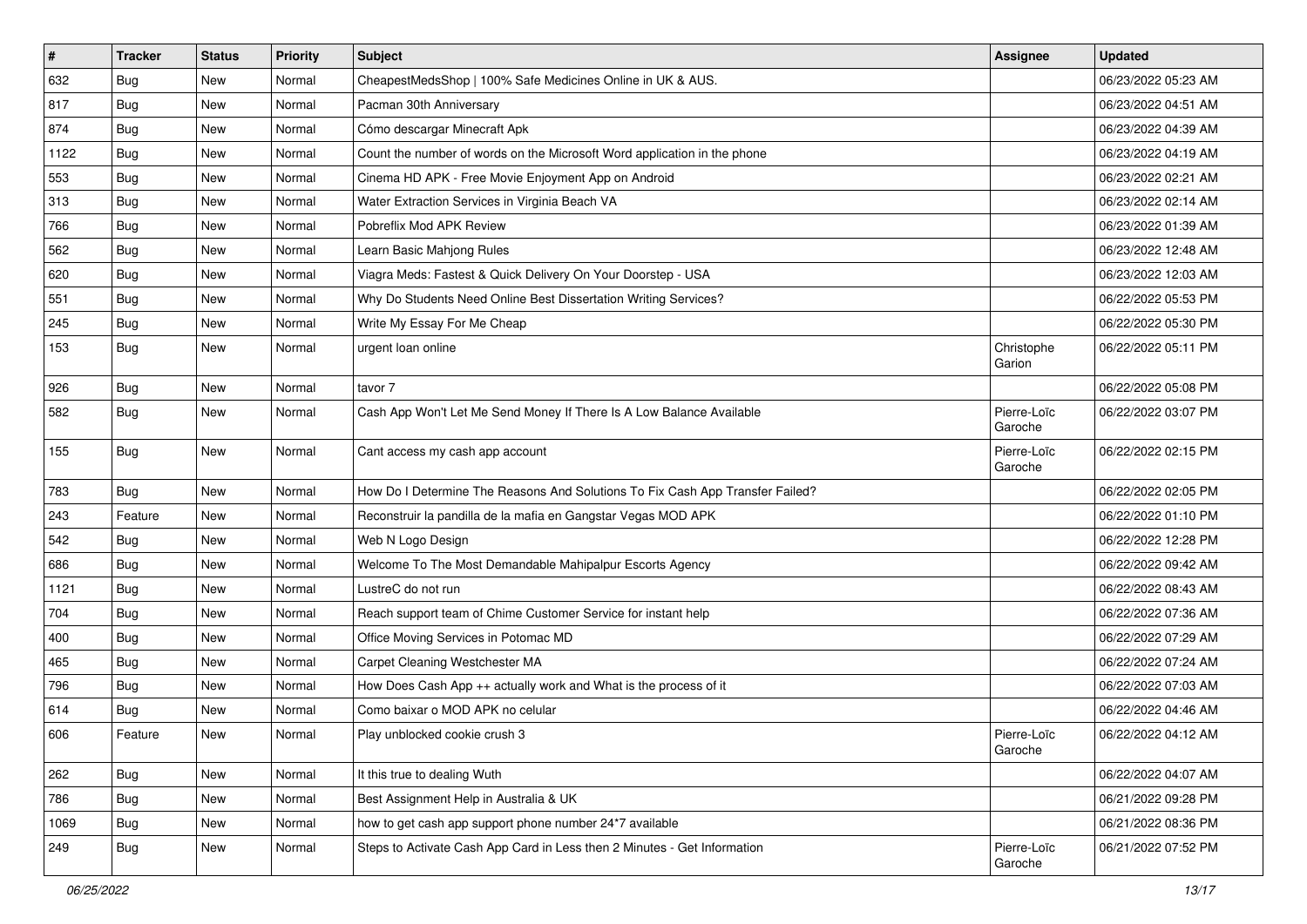| $\vert$ # | <b>Tracker</b> | <b>Status</b> | <b>Priority</b> | Subject                                                                                                                                                  | <b>Assignee</b>        | <b>Updated</b>      |
|-----------|----------------|---------------|-----------------|----------------------------------------------------------------------------------------------------------------------------------------------------------|------------------------|---------------------|
| 1072      | <b>Bug</b>     | New           | Normal          | ij.start canon                                                                                                                                           |                        | 06/21/2022 06:56 PM |
| 1071      | Bug            | New           | Normal          | Cinema HD Review - Cinemahdy2.net                                                                                                                        |                        | 06/21/2022 06:54 PM |
| 464       | Bug            | New           | Normal          | Upholstery Cleaning Westchester MA                                                                                                                       |                        | 06/21/2022 04:02 PM |
| 785       | <b>Bug</b>     | New           | Normal          | How To Get Money Off Cash App Without Card Or With A Card?                                                                                               |                        | 06/21/2022 03:59 PM |
| 810       | Feature        | New           | Normal          | how to remove viruses from a phone                                                                                                                       |                        | 06/21/2022 03:40 PM |
| 1120      | Bug            | New           | Normal          | Summary of 5 best coloring apps on phones                                                                                                                |                        | 06/21/2022 10:24 AM |
| 1097      | Bug            | New           | Normal          | Race and experience new life.                                                                                                                            |                        | 06/21/2022 09:35 AM |
| 1103      | <b>Bug</b>     | New           | Normal          | Idle game fix bug                                                                                                                                        |                        | 06/21/2022 09:30 AM |
| 702       | <b>Bug</b>     | New           | Normal          | Avail Chime Customer Service to know How To Get Chime Bank Statement                                                                                     |                        | 06/21/2022 08:32 AM |
| 1119      | <b>Bug</b>     | New           | Normal          | Klondike Solitaire                                                                                                                                       |                        | 06/21/2022 08:25 AM |
| 230       | Bug            | New           | Normal          | Add Money To Cash App Card - Auto Cash Apps                                                                                                              |                        | 06/21/2022 08:18 AM |
| 154       | <b>Bug</b>     | New           | Normal          | fdgyyrut gyrtrw                                                                                                                                          |                        | 06/21/2022 07:35 AM |
| 652       | Bug            | <b>New</b>    | Normal          | Sesame Health Benefits                                                                                                                                   |                        | 06/21/2022 06:52 AM |
| 1118      | Bug            | New           | Normal          | Gameplay Minecraft                                                                                                                                       |                        | 06/21/2022 06:33 AM |
| 1116      | Bug            | New           | Normal          | ipTV smarts pro                                                                                                                                          |                        | 06/21/2022 06:09 AM |
| 1117      | <b>Bug</b>     | New           | Normal          | Equal Words - Word search game for PC and Windows Phone                                                                                                  |                        | 06/21/2022 05:38 AM |
| 624       | <b>Bug</b>     | New           | Normal          | Use go with the Driving Directions for your go                                                                                                           |                        | 06/21/2022 04:54 AM |
| 321       | Bug            | New           | Normal          | Tile & Grout Cleaning Services in Virginia Beach VA                                                                                                      |                        | 06/21/2022 03:04 AM |
| 779       | Feature        | New           | Normal          | Latest Whatsapp groups for Teens                                                                                                                         | Pierre-Loïc<br>Garoche | 06/21/2022 01:33 AM |
| 800       | Bug            | <b>New</b>    | Normal          | Who Is an ETL Engineer                                                                                                                                   |                        | 06/20/2022 10:21 PM |
| 215       | <b>Bug</b>     | New           | Normal          | How For Top Level Cell Phone For You                                                                                                                     |                        | 06/20/2022 08:14 PM |
| 671       | Bug            | New           | Normal          | Hot games                                                                                                                                                | Pierre-Loïc<br>Garoche | 06/20/2022 03:40 PM |
| 1115      | Bug            | New           | Normal          | How to access your saved favorite Tiktok                                                                                                                 |                        | 06/20/2022 01:07 PM |
| 1114      | <b>Bug</b>     | New           | Normal          | To control the car, all you must do is click to go left or right and release the button to go straight.                                                  |                        | 06/20/2022 12:11 PM |
| 1113      | Bug            | New           | Normal          | Press the button to control your car                                                                                                                     |                        | 06/20/2022 12:09 PM |
| 1092      | <b>Bug</b>     | New           | Normal          | Ellison Estate Vineyard                                                                                                                                  |                        | 06/20/2022 12:03 PM |
| 1112      | Bug            | New           | Normal          | What Cash App Policy Says If Random Person Sent Me Money On Cash App?                                                                                    |                        | 06/20/2022 07:48 AM |
| 1088      | Bug            | New           | Normal          | Health And Fitness Tips 2022                                                                                                                             | Pierre-Loïc<br>Garoche | 06/20/2022 06:42 AM |
| 1111      | <b>Bug</b>     | New           | Normal          | LOLBeans is a fun battle royale game where you race with other players while avoiding obstacles. Reach the end<br>of the course in competitive gameplay! |                        | 06/20/2022 06:39 AM |
| 1110      | <b>Bug</b>     | New           | Normal          | Six Guns Mod Apk Answers Your Questions                                                                                                                  | Pierre-Loïc<br>Garoche | 06/20/2022 04:42 AM |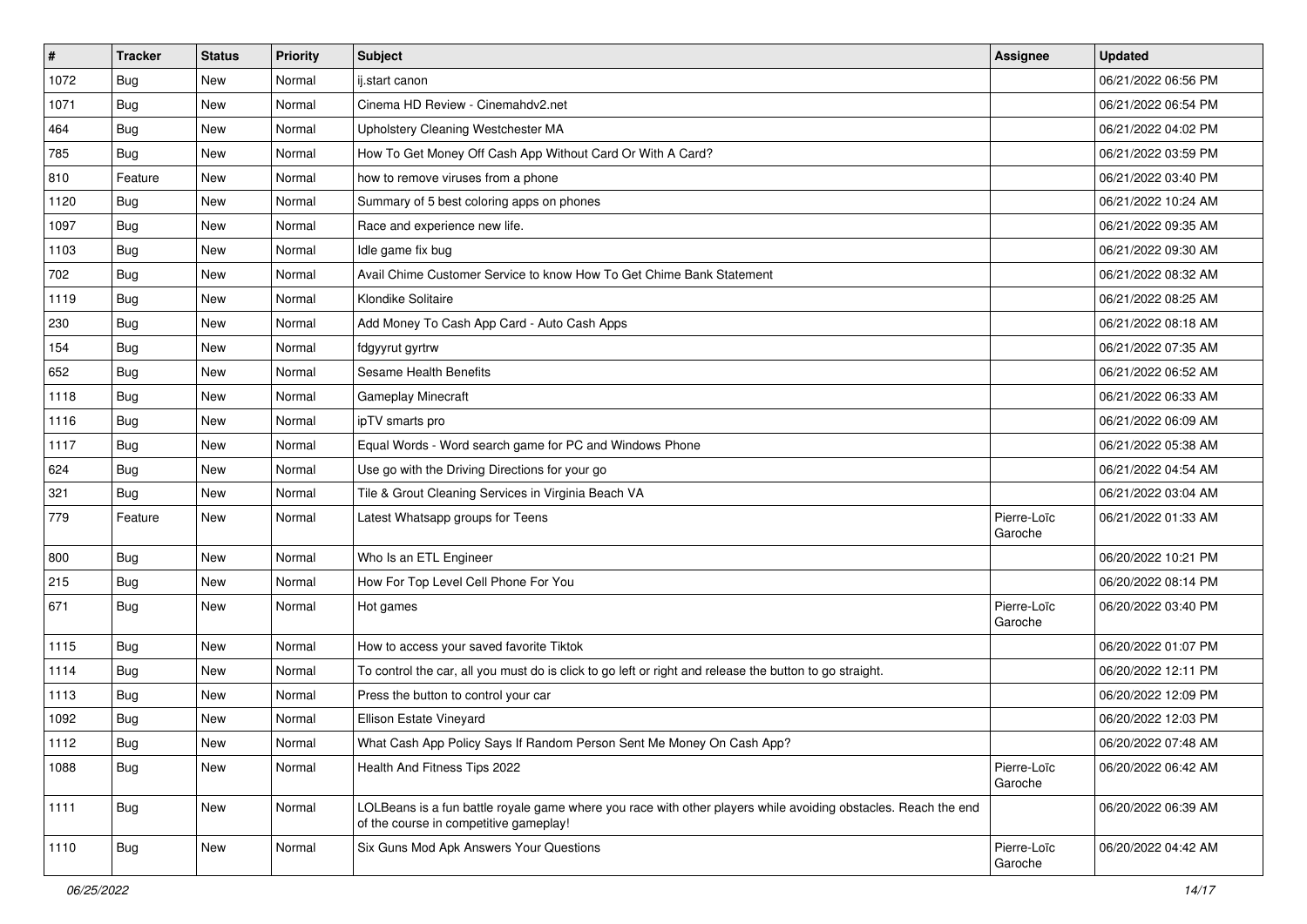| $\vert$ # | Tracker    | <b>Status</b> | <b>Priority</b> | Subject                                                                                                                                                                                                                                           | Assignee               | <b>Updated</b>      |
|-----------|------------|---------------|-----------------|---------------------------------------------------------------------------------------------------------------------------------------------------------------------------------------------------------------------------------------------------|------------------------|---------------------|
| 1109      | Feature    | New           | Normal          | Six Guns Mod Apk Answers Your Questions                                                                                                                                                                                                           | Christophe<br>Garion   | 06/20/2022 04:39 AM |
| 1108      | <b>Bug</b> | New           | Normal          | Six Guns Mod Apk Answers Your Questions                                                                                                                                                                                                           |                        | 06/20/2022 04:37 AM |
| 811       | Bug        | New           | Normal          | Canon IJ Network Tool                                                                                                                                                                                                                             |                        | 06/20/2022 12:34 AM |
| 587       | Bug        | New           | Normal          | Why Picsart Pro Offers Great Features                                                                                                                                                                                                             |                        | 06/19/2022 02:19 PM |
| 272       | Feature    | New           | Normal          | Fashion                                                                                                                                                                                                                                           |                        | 06/19/2022 08:01 AM |
| 591       | <b>Bug</b> | New           | Normal          | How To Find Facebook Modifications For Your Spotify Premium Apk?                                                                                                                                                                                  |                        | 06/19/2022 06:07 AM |
| 860       | Bug        | New           | Normal          | pokemon quide                                                                                                                                                                                                                                     | Pierre-Loïc<br>Garoche | 06/18/2022 08:18 PM |
| 895       | <b>Bug</b> | New           | Normal          | Cash App Scams                                                                                                                                                                                                                                    |                        | 06/18/2022 02:36 PM |
| 176       | Bug        | New           | Normal          | instant loan without documents                                                                                                                                                                                                                    |                        | 06/18/2022 01:43 PM |
| 253       | <b>Bug</b> | New           | Normal          | <b>Florence Lawrence</b>                                                                                                                                                                                                                          |                        | 06/18/2022 01:09 PM |
| 159       | <b>Bug</b> | New           | Normal          | xfguih njgkh                                                                                                                                                                                                                                      |                        | 06/17/2022 10:26 PM |
| 776       | Bug        | New           | Normal          | Wibargain                                                                                                                                                                                                                                         |                        | 06/17/2022 08:52 PM |
| 545       | Feature    | New           | Normal          | Best Canvas Print Company                                                                                                                                                                                                                         |                        | 06/17/2022 08:25 PM |
| 705       | Bug        | New           | Normal          | wuxiaworld                                                                                                                                                                                                                                        |                        | 06/17/2022 04:54 PM |
| 670       | Bug        | New           | Normal          | JTWhatsApp Apk - The New and Improved WhatsApp                                                                                                                                                                                                    |                        | 06/17/2022 04:36 PM |
| 1106      | Bug        | New           | Normal          | How Do I Get Cash App ++ Without Confronting Any Technical Glitches?                                                                                                                                                                              |                        | 06/17/2022 02:20 PM |
| 339       | <b>Bug</b> | New           | Normal          | Upholstery Cleaning Services in Norfolk VA                                                                                                                                                                                                        |                        | 06/17/2022 04:36 AM |
| 1104      | Bug        | New           | Normal          | Idle game fix bug                                                                                                                                                                                                                                 |                        | 06/17/2022 04:35 AM |
| 918       | Bug        | New           | Normal          | Antivirus for IOS                                                                                                                                                                                                                                 |                        | 06/16/2022 10:36 PM |
| 1001      | <b>Bug</b> | New           | Normal          | Venmo Keep Saying Error?                                                                                                                                                                                                                          |                        | 06/16/2022 02:11 PM |
| 1101      | <b>Bug</b> | New           | Normal          | How to Delete Cash App History at once?                                                                                                                                                                                                           |                        | 06/16/2022 06:49 AM |
| 675       | <b>Bug</b> | New           | Normal          | What Are Smart Tactics To Fix Cash App Transfer Failed Hurdles?                                                                                                                                                                                   |                        | 06/16/2022 04:37 AM |
| 949       | <b>Bug</b> | New           | Normal          | <b>Educational Games</b>                                                                                                                                                                                                                          |                        | 06/15/2022 09:11 PM |
| 544       | Bug        | New           | Normal          | Hey! I had a very cool idea to order our general picture on canvas for my family as a gift. But couldn't find a good<br>one. Once my friend advised me this article in which I found what I was looking for and gave a cool gift to my<br>family. |                        | 06/15/2022 08:13 PM |
| 1078      | Bug        | New           | Normal          | What Bank Is Cash App On Plaid? Find Clarity And Assistance                                                                                                                                                                                       |                        | 06/15/2022 11:56 AM |
| 1080      | <b>Bug</b> | New           | Normal          | How to use Math Wallet   Nexo wallet   CoinTiger Exchange                                                                                                                                                                                         |                        | 06/15/2022 11:56 AM |
| 1082      | Bug        | New           | Normal          | Reset chime bank password without phone number                                                                                                                                                                                                    |                        | 06/15/2022 11:56 AM |
| 1099      | Feature    | New           | Normal          | Whatsapp Plus - A New Way Of Communicating                                                                                                                                                                                                        |                        | 06/15/2022 10:48 AM |
| 1098      | Bug        | New           | Normal          | Life of a Fisherman                                                                                                                                                                                                                               |                        | 06/15/2022 08:10 AM |
| 1079      | Bug        | New           | Normal          | How to get cheap psychology assignment?                                                                                                                                                                                                           |                        | 06/15/2022 06:00 AM |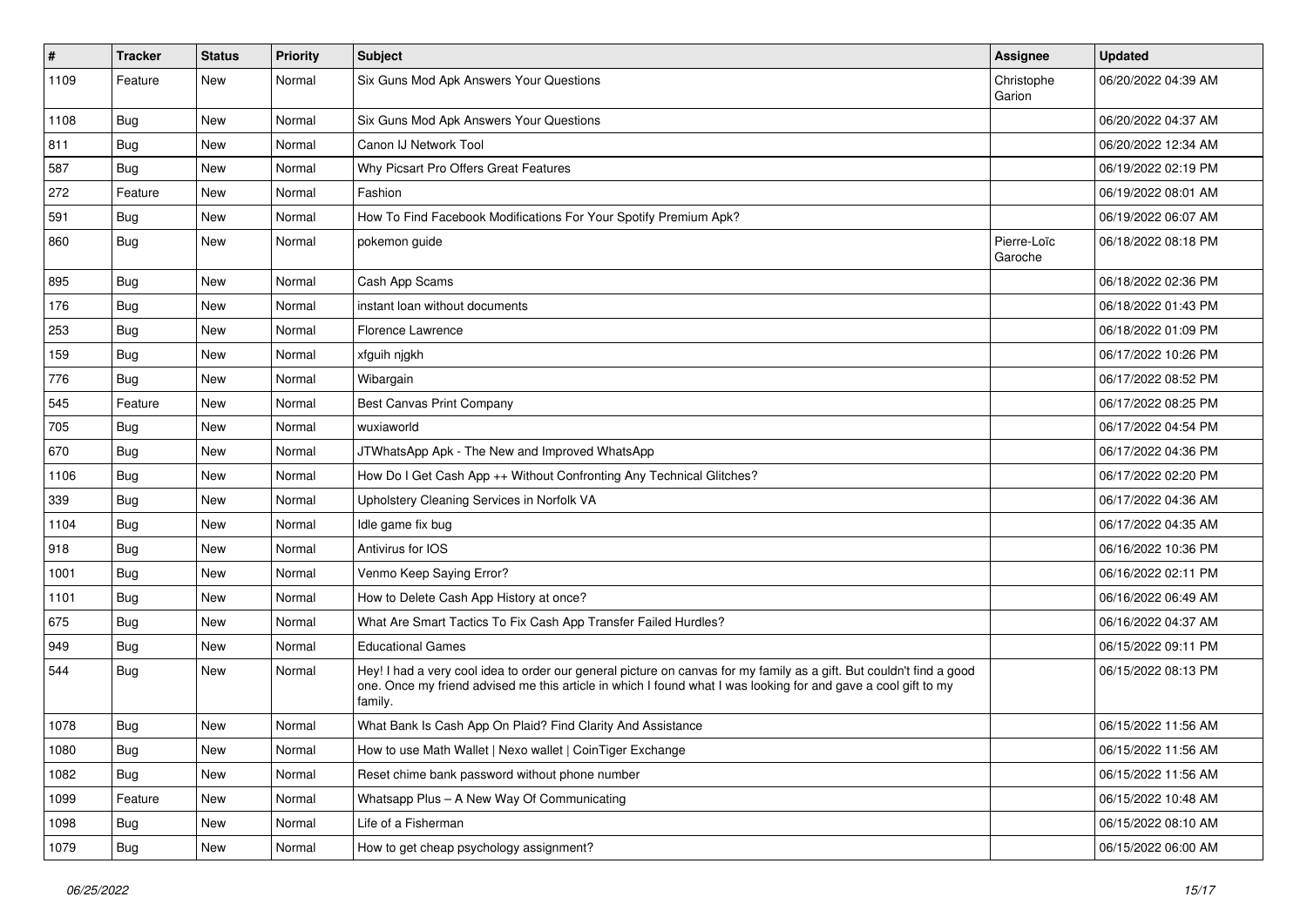| $\sharp$ | <b>Tracker</b> | <b>Status</b> | <b>Priority</b> | Subject                                                         | <b>Assignee</b>        | <b>Updated</b>      |
|----------|----------------|---------------|-----------------|-----------------------------------------------------------------|------------------------|---------------------|
| 1081     | Feature        | New           | Normal          | drift boss- the best driftitng game                             |                        | 06/15/2022 05:56 AM |
| 963      | Feature        | New           | Normal          | Why I am not getting cool cash app card designs- call experts   |                        | 06/15/2022 05:21 AM |
| 1096     | Bug            | New           | Normal          | Race and experience new life.                                   |                        | 06/15/2022 04:45 AM |
| 1089     | <b>Bug</b>     | New           | Normal          | Pay Someone To Do My Assignment                                 |                        | 06/15/2022 04:44 AM |
| 925      | Bug            | New           | Normal          | tavor 7                                                         |                        | 06/15/2022 03:45 AM |
| 989      | Bug            | New           | Normal          | Barewoods Wax Cigar                                             |                        | 06/14/2022 08:06 PM |
| 1094     | <b>Bug</b>     | New           | Normal          | What time does direct deposit hit Cash App?                     |                        | 06/14/2022 03:27 PM |
| 995      | Feature        | New           | Normal          | "ij.start canon                                                 |                        | 06/14/2022 03:27 PM |
| 1093     | <b>Bug</b>     | New           | Normal          | Uniswap Exchange                                                | Christophe<br>Garion   | 06/14/2022 11:55 AM |
| 1091     | Bug            | New           | Normal          | Find family fun indoors and outdoors in the Jungfrau Region     |                        | 06/14/2022 09:33 AM |
| 828      | <b>Bug</b>     | New           | Normal          | Nursery management                                              |                        | 06/13/2022 08:55 AM |
| 509      | Feature        | New           | Normal          | Fashion                                                         | Anonymous              | 06/13/2022 03:39 AM |
| 191      | <b>Bug</b>     | New           | Normal          | <b>B2B Branding</b>                                             |                        | 06/13/2022 12:50 AM |
| 372      | <b>Bug</b>     | New           | Normal          | Auto Transport Services in Arlington County VA                  |                        | 06/12/2022 12:45 PM |
| 692      | <b>Bug</b>     | New           | Normal          | Esports 888b                                                    |                        | 06/12/2022 10:04 AM |
| 1051     | <b>Bug</b>     | <b>New</b>    | Normal          | Dental Supplies USA                                             |                        | 06/11/2022 09:20 PM |
| 1090     | Bug            | New           | Normal          | Pay Someone To Do My Assignment                                 |                        | 06/11/2022 03:15 PM |
| 1064     | <b>Bug</b>     | New           | Normal          | How to delete Cash App history?                                 | Pierre-Loïc<br>Garoche | 06/11/2022 10:29 AM |
| 1076     | Bug            | New           | Normal          | DedicatedHosting4u                                              |                        | 06/11/2022 09:15 AM |
| 1083     | <b>Bug</b>     | New           | Normal          | coin base review                                                |                        | 06/11/2022 09:13 AM |
| 1084     | <b>Bug</b>     | New           | Normal          | <b>Trippie Redd</b>                                             |                        | 06/11/2022 09:05 AM |
| 1087     | <b>Bug</b>     | New           | Normal          | How do new writers start out?                                   |                        | 06/10/2022 03:25 PM |
| 302      | <b>Bug</b>     | New           | Normal          | Auto Electrical Repair Services in Norcross GA                  |                        | 06/10/2022 06:30 AM |
| 227      | Bug            | New           | Normal          | Cash App Help & Solutions - Here You Will Get Better Assistance |                        | 06/10/2022 12:53 AM |
| 1085     | Feature        | New           | Normal          | dcvghdcc asgdvgd dveduqwv ajdhvwd                               |                        | 06/09/2022 03:46 PM |
| 1070     | Feature        | New           | Normal          | <b>Tableau Consulting Expertise</b>                             |                        | 06/09/2022 11:50 AM |
| 912      | Bug            | New           | Normal          | <b>Cuphead Mobile Game Review</b>                               |                        | 06/09/2022 10:14 AM |
| 1073     | <b>Bug</b>     | New           | Normal          | Cricut Design Space                                             |                        | 06/07/2022 09:34 PM |
| 1057     | <b>Bug</b>     | New           | Normal          | <b>CCPlay Education Edition APK</b>                             |                        | 06/07/2022 04:07 AM |
| 1065     | Bug            | New           | Normal          | The top foreign language training game in 2022                  |                        | 06/07/2022 04:05 AM |
| 1074     | Bug            | New           | Normal          | Dissertation writing help at economical rates!                  | Christophe<br>Garion   | 06/06/2022 04:48 PM |